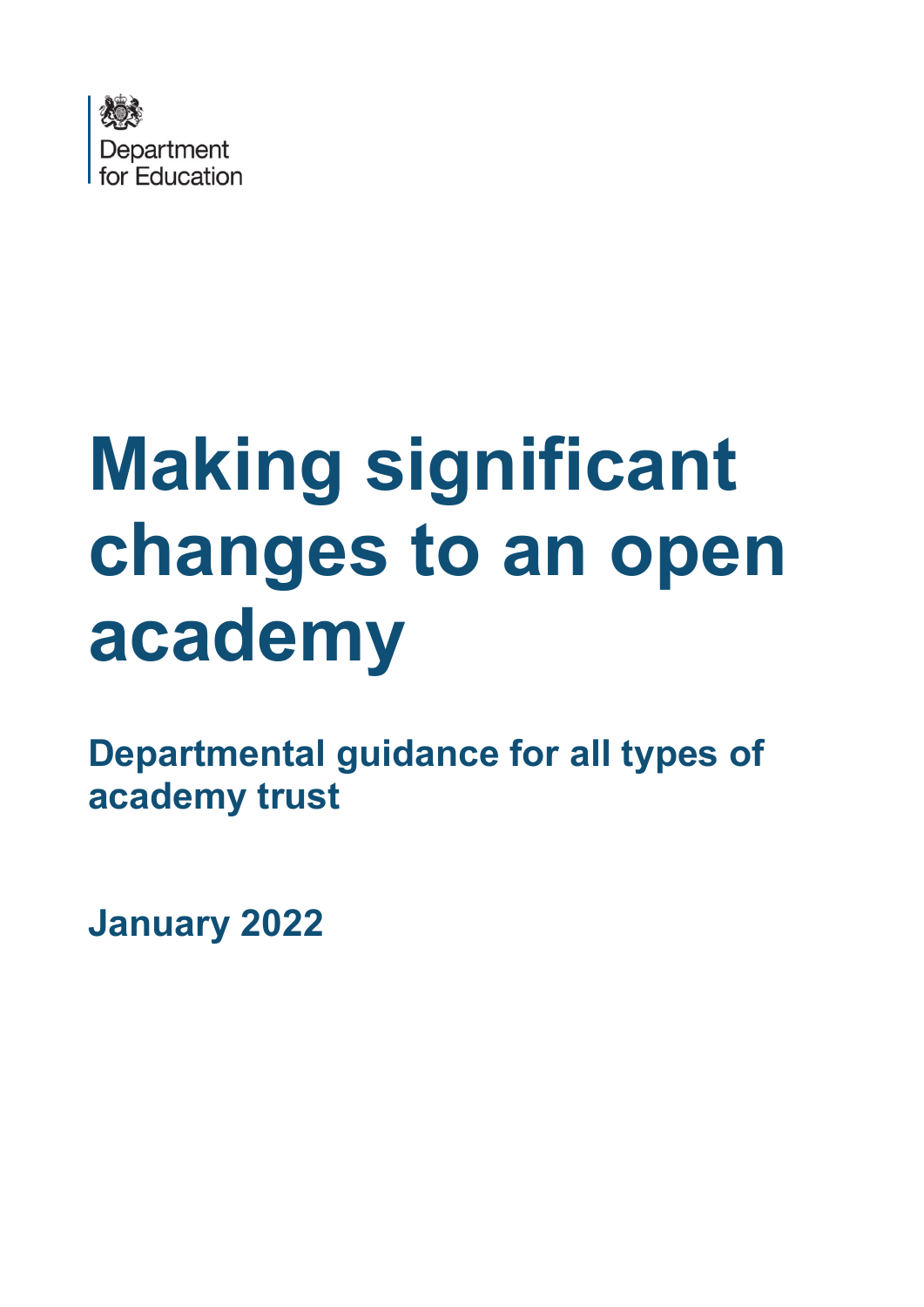## **Contents**

| <b>Summary</b>                                                                                  | $\overline{\mathbf{4}}$ |
|-------------------------------------------------------------------------------------------------|-------------------------|
| What is a significant change?                                                                   | 4                       |
| Who is this guidance for?                                                                       | 4                       |
| Transition                                                                                      | $\overline{4}$          |
| Expiry or review date                                                                           | 5                       |
| Terminology                                                                                     | 5                       |
| Preparing to make a significant change                                                          | 6                       |
| Before application                                                                              | 6                       |
| Consultation                                                                                    | 8                       |
| <b>Financial Due Diligence</b>                                                                  | 9                       |
| Applying to make a significant change                                                           | 9                       |
| <b>Fast track</b>                                                                               | 10                      |
| <b>Full business case</b>                                                                       | 10                      |
| Approval process                                                                                | 11                      |
| Post approval                                                                                   | 13                      |
| <b>Types of changes</b>                                                                         | 13                      |
| Table of changes                                                                                | 13                      |
| Expansion of physical capacity                                                                  | 15                      |
| Physical expansions onto satellite sites                                                        | 16                      |
| Special school satellite provision                                                              | 17                      |
| Age range changes                                                                               | 18                      |
| Adding or removing sixth form provision                                                         | 20                      |
| Proposed changes to the age range of university technical colleges (UTCs) and<br>studio schools | 21                      |
| Amalgamations and de-amalgamations                                                              | 22                      |
| Faith-related changes                                                                           | 24                      |
| Changes to special educational provision                                                        | 26                      |
| Changes to the number of pupils in a special school or AP academy                               | 27                      |
| Other significant changes                                                                       | 28                      |
| <b>Funding</b>                                                                                  | 29                      |
| <b>Admission variations</b>                                                                     | 30                      |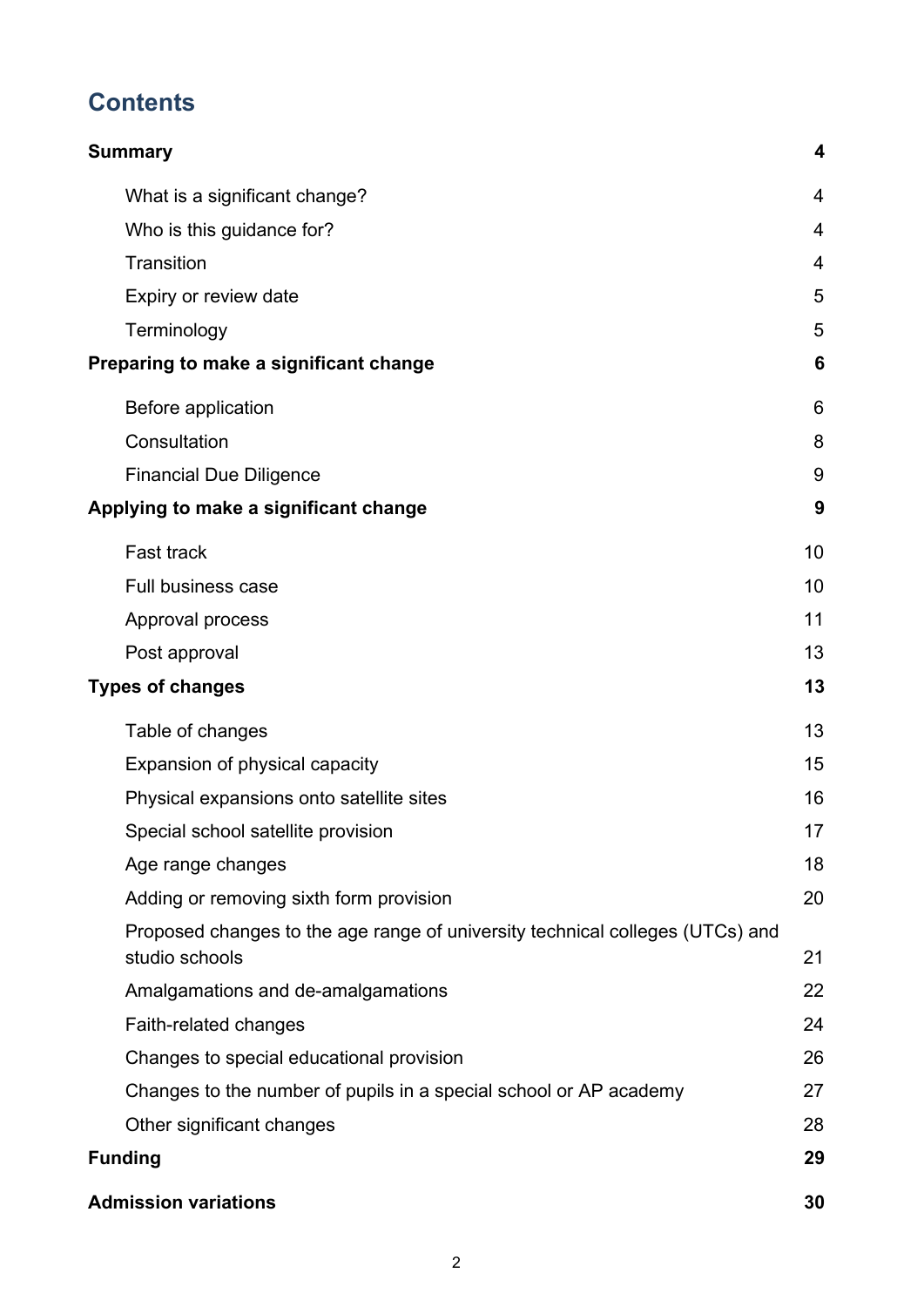| The variation process                                                    | 31 |
|--------------------------------------------------------------------------|----|
| <b>Further Information</b>                                               | 33 |
| <b>Annex A</b>                                                           | 35 |
| Examples of changes that do not require a significant change application | 35 |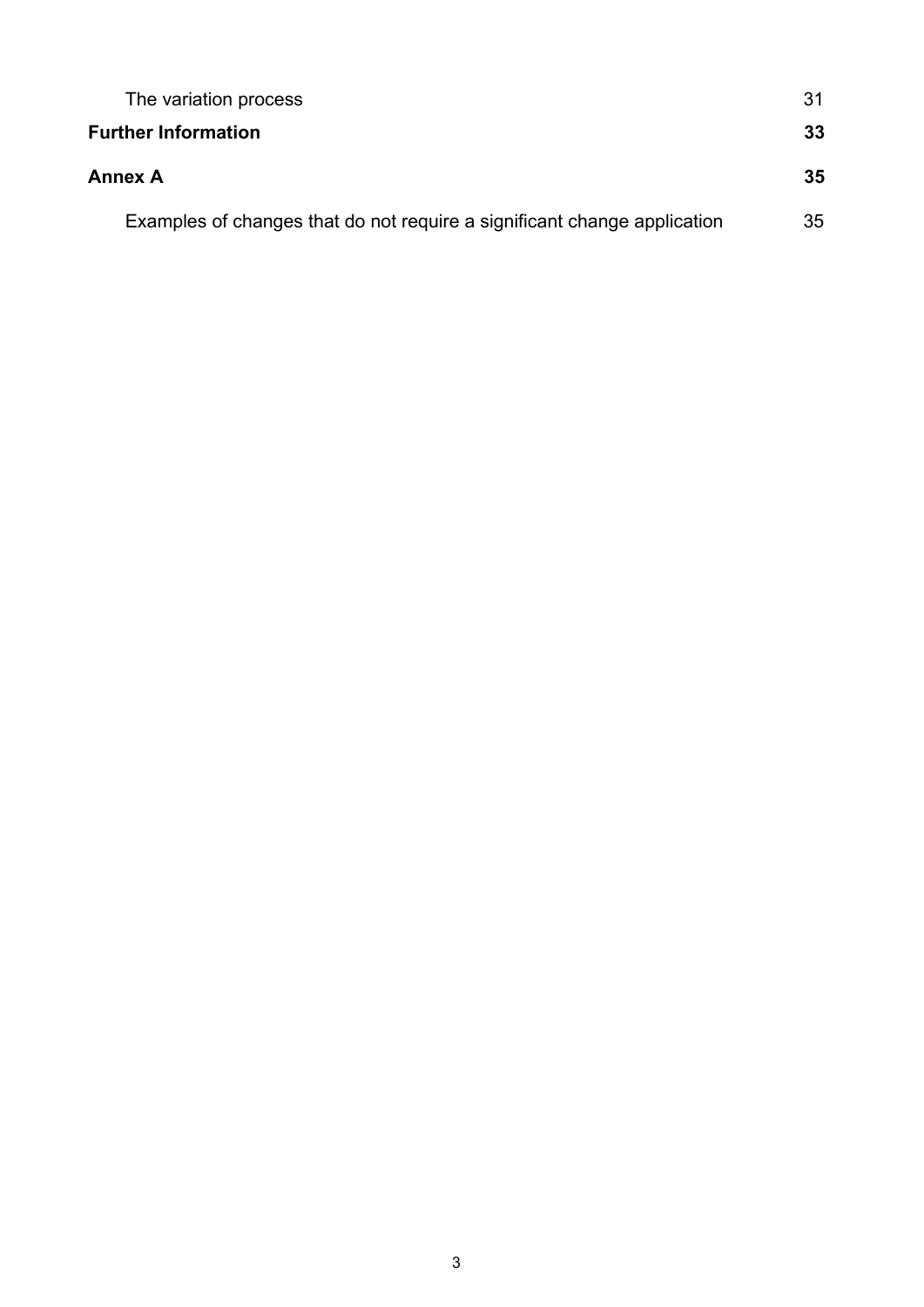## <span id="page-3-0"></span>**Summary**

## <span id="page-3-1"></span>**What is a significant change?**

A change which may have a 'significant' impact on the local school environment, through changing the number and/or type of school places and/or where they are offered.

The process for making significant changes to an academy is modelled on the parallel statutory process that local authority (LA) maintained schools are required to follow when making similar changes. In most cases the Regional Schools Commissioner (RSC) will decide (on behalf of the Secretary of State) whether proposals are in line with the needs of the local area.

Other changes which alter the governance/organisation of a school or trust without being likely to have a significant impact on local schools follow different processes and may primarily require a deed of variation of the academy's funding agreement.

## <span id="page-3-2"></span>**Who is this guidance for?**

Academy trusts considering a change to the characteristics of academies. This includes academy schools (as defined in the **Academies Act 2010**), free schools, 16-19 academies, special academies, alternative provision, studio schools and university technical colleges (UTCs).

Academy trusts proposing to make a significant change **MUST** submit a proposal for change and follow the required process, in advance of the change being made. **Failure to do so will constitute a breach of their Funding Agreement (FA), which could result in further action by the department to address the breach**. This includes changes requested by the LA. Separate guidance is also available on proposing the closure of an academy, [how to make changes to](https://www.gov.uk/government/publications/school-organisation-maintained-schools) a maintained school and opening and [closing a maintained school.](https://www.gov.uk/government/publications/school-organisation-maintained-schools)

Significant change applications are made either through the ['fast track'](#page-9-0) or ['full business](#page-9-1)  [case'](#page-9-1) route. The required route will depend on the type of change being proposed, and for eligible fast track changes, on whether the academy trust meets the fast track criteria.

Please refer to the [Further Information](#page-36-0) section for full website addresses should you be unable to access documents via the hyperlinks provided.

#### <span id="page-3-3"></span>**Transition**

Applications already submitted to the department prior to the publication of this guidance, will continue to be processed according to the guidance published in October 2019.

All applications received after the publication date of this updated guidance must follow the process as set out in this document.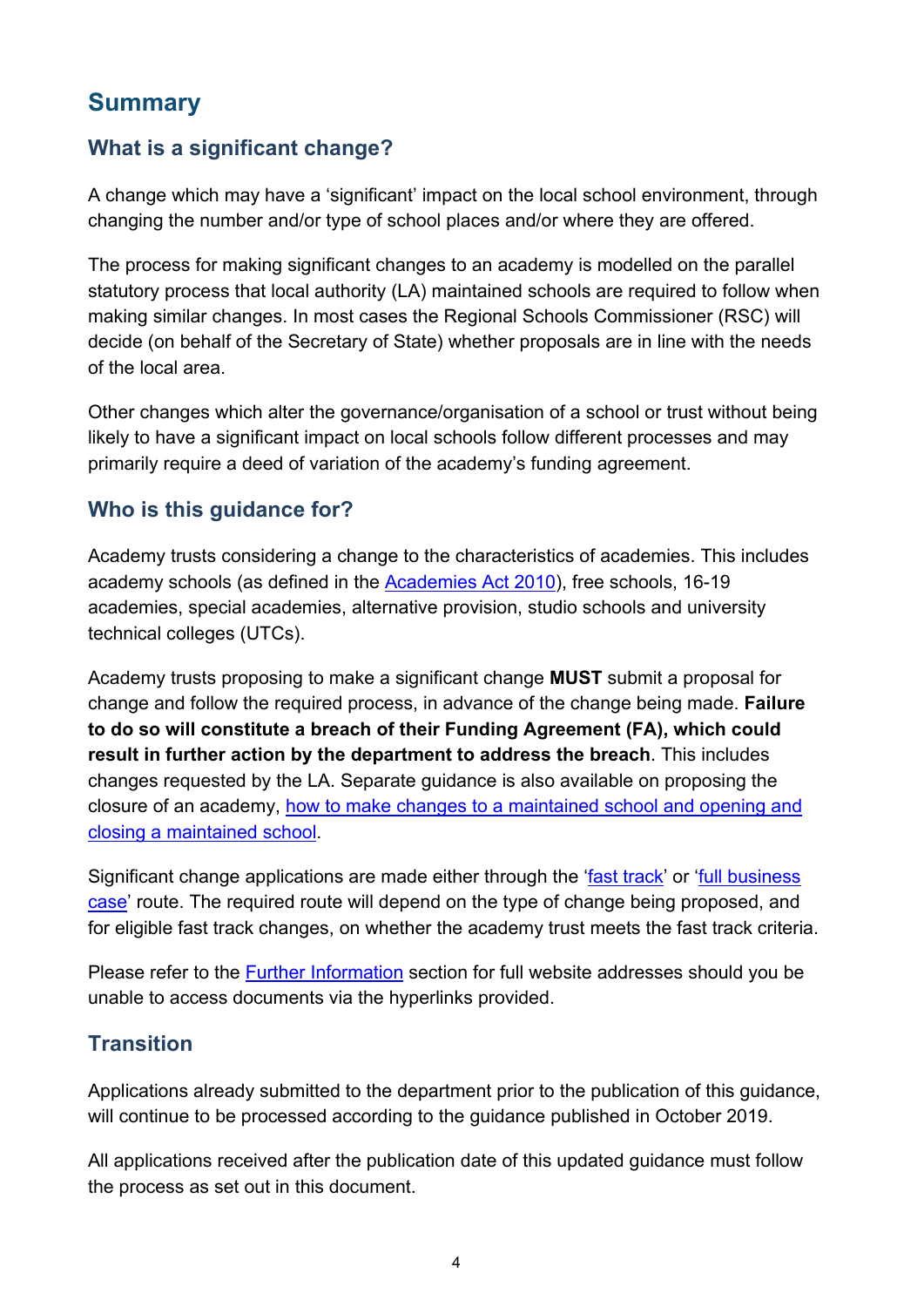#### <span id="page-4-0"></span>**Expiry or review date**

This guidance applies from 20 January 2022 and supersedes all previous versions.

## <span id="page-4-1"></span>**Terminology**

Definitions of common terms used in this guidance:

**Academies** - includes free schools, 16-19 academies, special academies, alternative provision, studio schools and UTCs.

**Academy trusts** - includes single academy trusts and multi-academy trusts. Academy trusts are set up as charitable companies limited by guarantee.

**Trustees of the school** - the foundation which established the school. For schools with a religious character this could be:

- the Church of England
- the Catholic Church
- other religious authorities.

The term 'trustees' is usually used in the department's documents to refer to those who sit on the board of directors of an academy trust.

In church academies the term 'trustees' refers to the legal trustees, known in law as the 'trustees of the school'. The directors of church academies are always referred to as the directors and not trustees.

**Schools with a religious character** - all schools designated as having a religious character in accordance with the [School Standards and Framework Act 1998.](http://www.legislation.gov.uk/ukpga/1998/31/contents)

**Parent** - The Education Act 1996 defines 'parent' as including someone who has care of, or legal responsibility for the child. Therefore, a parent can include for example, a grandparent, other family member or foster carer if they have care of or responsibility for the child.

**RSC** – Regional Schools Commissioner. RSCs act on behalf of the Secretary of State for Education and are accountable to the [National Schools Commissioner.](https://www.gov.uk/government/people/dominic-herrington)

**School Admissions Code** – will be referred to throughout this document as 'the Admissions Code'.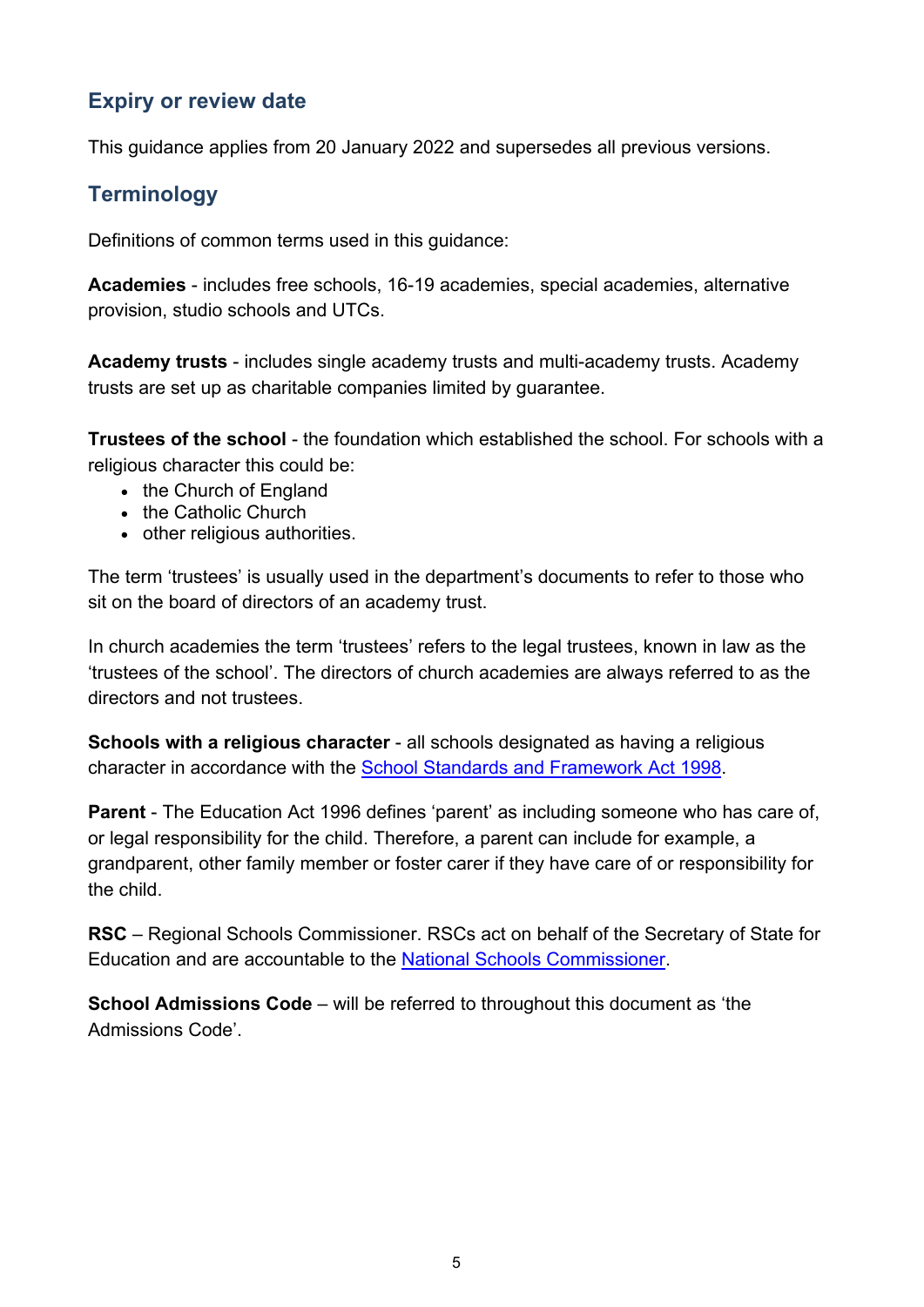**Progress 8** – introduced in 2016 as the headline indicator of school performance. It aims to capture the progress that pupils in a school make from the end of primary school to the end of key stage 4[1.](#page-5-2)

## <span id="page-5-0"></span>**Preparing to make a significant change**

Academy trusts should work collaboratively with LAs, dioceses and other schools in the area, to ensure that there is a co-ordinated approach to place planning and delivery. The department has a strong expectation that academy trusts will support LAs to meet the Sufficiency Duty<sup>[2](#page-5-3)</sup> by providing additional places where they are needed and reducing the number of places offered where they are surplus to requirements. **Where a local authority (LA) has instigated a proposed change, academy trusts are still required to go through the significant change process.**

We expect academy trusts to only provide additional places in academies that have an overall Ofsted rating of good or outstanding. Where this is not the case the academy trust should submit a 'full business case' to the department and set out its reasons for expansion, and how education will be improved.

## <span id="page-5-1"></span>**Before application**

Before submitting a significant change application, academy trusts should be satisfied that:

- all required capital [funding](#page-28-0) is in place
- [financial due diligence](#page-8-0) has been undertaken to determine the affordability of growth.
- a fair and open local [consultation](#page-7-0) has been undertaken with relevant stakeholders, including the LA; they should ensure:
	- $\circ$  the LA does not object to the proposed change (if proposing a fast track application)
	- $\circ$  the change is aligned with local pupil place plans, with full consideration given to the potential impact of the proposed changes, including on imminent pipeline free schools $3$
- where a school is designated as having a [religious character:](#page-23-0)

<sup>1</sup>

<span id="page-5-2"></span>[https://assets.publishing.service.gov.uk/government/uploads/system/uploads/attachment\\_data/file/783865/](https://assets.publishing.service.gov.uk/government/uploads/system/uploads/attachment_data/file/783865/Secondary_accountability_measures_guidance.pdf) Secondary accountability measures guidance.pdf

<span id="page-5-3"></span><sup>2</sup> [Education Act 1996 \(legislation.gov.uk\)](https://www.legislation.gov.uk/ukpga/1996/56/section/14)

<span id="page-5-4"></span> $3$  It is possible that an imminent pipeline free school may meet the same need that you have identified for your significant change. An up-to-date list of [pipeline free schools](https://www.gov.uk/government/publications/free-schools-successful-applications) can be found on GOV.UK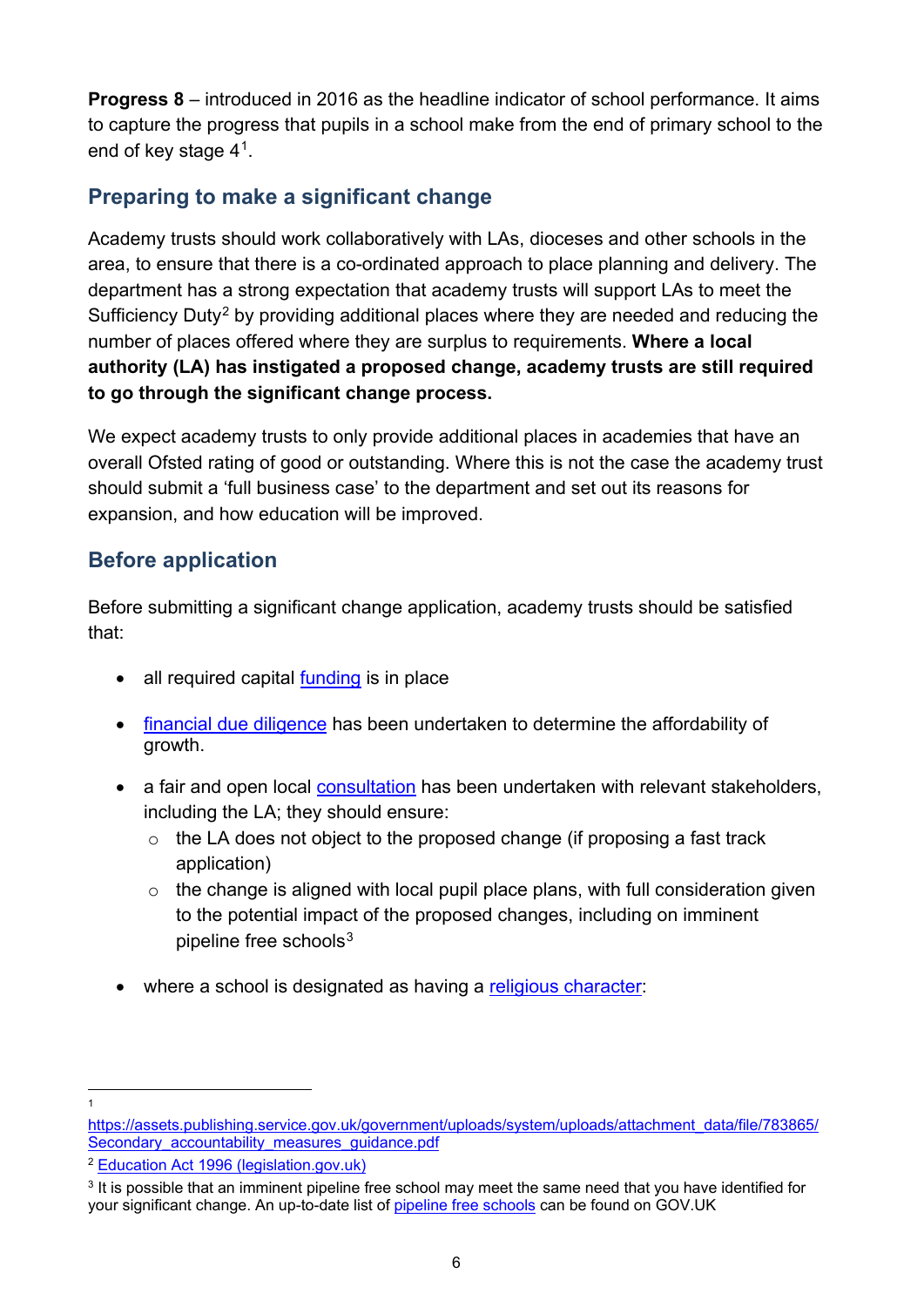- $\circ$  they have engaged the trustees of the school and the appropriate religious authority (in the case of church schools the diocese or relevant diocesan board) at the earliest opportunity
- $\circ$  the trustees of the school and the appropriate religious authority (in the case of church schools the diocese or relevant diocesan board) do not object to the proposed change[4](#page-6-0)
- appropriate planning permissions and other relevant consents have been secured - where a school uses trustee land, they should:
	- o have obtained consent for any physical works required
	- $\circ$  continue to ensure the use of the land remains compatible with the trust document under which it is held
- where the significant change impacts on school land, a separate application is submitted for the Secretary of State's consent via a [land transaction application](https://assets.publishing.service.gov.uk/government/uploads/system/uploads/attachment_data/file/958625/Involving_the_secretary_of_state_in_school_land_transactions_guidance.pdf)<sup>5</sup>; for example, this may be required if an academy trust wants to dispose of, or build on playing field land, or acquire a freehold or leasehold interest in land or buildings
- if a proposed significant change requires a variation to determined admission arrangements, the proposer should:
	- $\circ$  submit an admissions variation request with the significant change application
	- o run a fair and open local consultation on the proposed admission arrangements variation for a minimum of 4 weeks, including as a minimum those bodies set out in paragraph 1.47 of the Admissions Code
	- o ensure [admission arrangements variation](#page-29-0) proposals are submitted with sufficient time to be agreed before the closing date for parents submitting applications for places to the local authority
- if seeking a [variation to admission arrangements](#page-29-0) that have already been determined, only admission changes required to implement the significant change should be proposed - wider changes must follow the normal process set out in paragraph 1.45 - 1.52 of the [Admissions Code](https://www.gov.uk/government/publications/school-admissions-code--2)
- they have complied with the Public Sector Equality Duty in s.149 [Equality Act 2010](https://www.gov.uk/guidance/equality-act-2010-guidance) and undertaken an equalities impact assessment to demonstrate that they have considered the likely expected impact of the proposed change on all individuals with protected characteristics $6$

<span id="page-6-0"></span><sup>4</sup> This can also apply to some older foundation schools and a small number of non-religious VA schools, who were set up on charitable land.

<span id="page-6-1"></span><sup>&</sup>lt;sup>5</sup> Approval of a significant change application does not provide or imply Secretary of State's approval for any land transaction required to deliver the approved project. The land transaction will require a separate application to the Secretary of State for consent.

<span id="page-6-2"></span><sup>&</sup>lt;sup>6</sup> Further guidance on how to meet your duties under the PSED can be found on the Equality and Human [Rights Commission's \(EHRC\) website](https://www.equalityhumanrights.com/en) and at [Equality Act 2010: advice for schools - GOV.UK](https://www.gov.uk/government/publications/equality-act-2010-advice-for-schools)  [\(www.gov.uk\).](https://www.gov.uk/government/publications/equality-act-2010-advice-for-schools)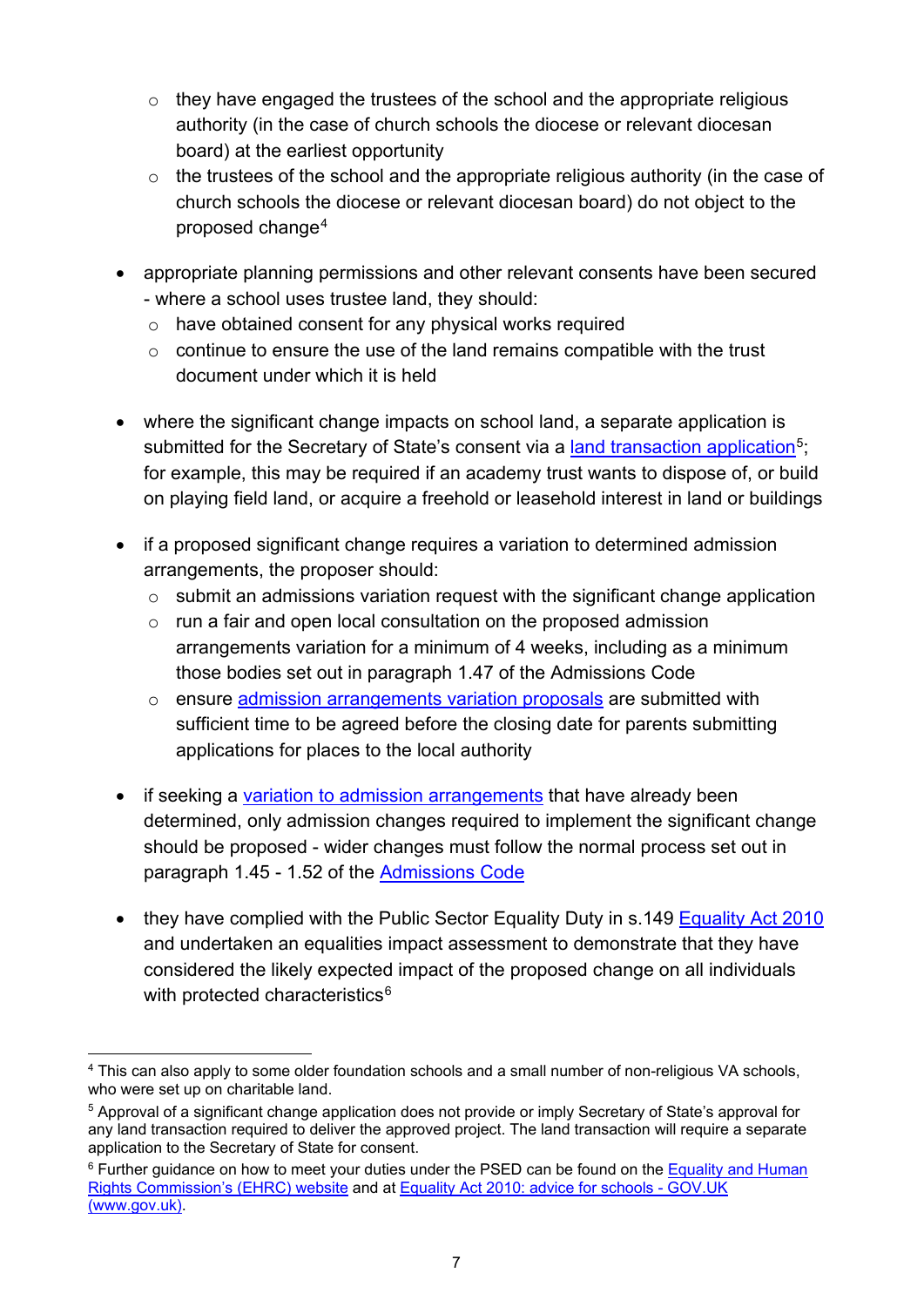## <span id="page-7-0"></span>**Consultation**

For both fast track and full business case application routes, academy trusts will need to undertake a fair and open local consultation with all those who could be affected by the proposed change and show they have considered all responses received to their consultation. Comments or objections can be made on any grounds and opportunities for feedback should be given at all public and stakeholder meetings.

The LA will hold important contextual information on the requirement for places locally and **must** be consulted in all cases. The trustees of the school and the appropriate religious authority (in the case of church schools the diocese or relevant diocesan board), must be consulted. The RSC (or the Secretary of State as appropriate) will need evidence that they have been consulted and will consider any reasonable objections from them. Changes will not be agreed unless an appropriate consultation has taken place.

If you represent the governing body of a maintained school and are consulting on a proposal to make a significant change as soon as it becomes an academy, this must be undertaken as part of your conversion consultation. See Prepare to open as an academy - Convert to an academy: guide for schools on GOV.UK (www.gov.uk). Decisions about significant changes immediately **following** conversion are separate to decisions about conversion and should be discussed with your regional delivery officer.

The department considers that the stakeholders listed below must be consulted about a proposed change, but others may also be included:

- parents of children who attend the school
- parents in the area
- primary, secondary, AP and special schools and sixth form and FE colleges in the area
- the Admissions Forum for the academy's area, where one exists (if admissions are to be affected)
- affected admission authorities, including those in neighbouring LA areas (if admissions are to be affected)
- where a school is designated as having a religious character, the trustees of the school and appropriate religious authority (in the case of church schools the diocese or relevant diocesan board)

The consultation should run for a minimum of **4 weeks**. Where the significant change also requires a variation to admission arrangements after they have been determined, the school is not required to consult in accordance with the timescale set out in paragraph 1.46 of the [Admissions Code](https://www.gov.uk/government/publications/school-admissions-code--2) but will, as a minimum, be expected to have consulted for 4 weeks on the variation with the bodies/persons set out in paragraph 1.47 of the [Admissions Code.](https://www.gov.uk/government/publications/school-admissions-code--2) To be clear, consultation on the proposed significant change can be run concurrently with the consultation on the proposed admissions variation. The consultation must be for a minimum of 4 weeks if run concurrently. Whether they are run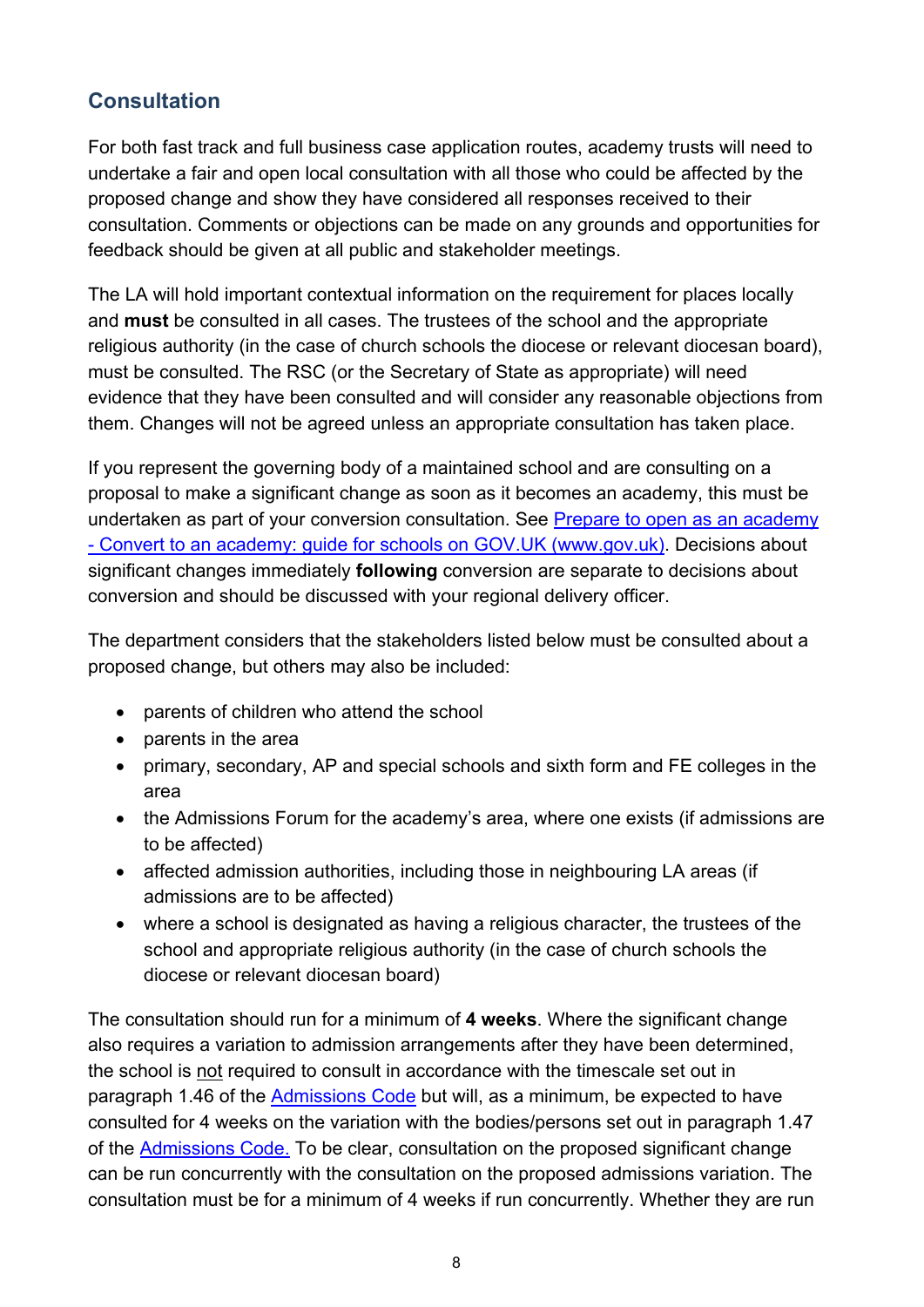separately or together, both consultations must be completed before the school applies for the change.

It is important to take timing into account to maximise responses to the consultation, including attendance at any public meetings and consulting during term time rather than school holidays wherever possible. The location of public and stakeholder meetings should also be planned to maximise responses; it is good practice to hold meetings in the academy or in a venue close to it. It is also important when making changes that affect admission arrangements, to ensure that consultation is completed and that the application for the significant change and variation request are submitted in sufficient time to ensure any changes to admission arrangements can be implemented before parents submit their applications for school places.

Guidance is available from the Cabinet Office on [consultation principles,](https://www.gov.uk/government/publications/consultation-principles-guidance) which are examples of good practice.

## <span id="page-8-0"></span>**Financial Due Diligence**

It is important to consider at an early stage the impact of the proposed change on the financial viability of the school and academy trust and if it is affordable. All applications will need to demonstrate consideration of:

- any funding the trust will be receiving to support the change (either for capital costs or revenue funding), when and where this will come from, and whether it is confirmed
- where the change is unfunded, how the school intends to fund the change itself, and any impact this may have on other school expenditure
- the impact of the change on the school and trust's forecasts (for at least 3 years or the duration of the change, whichever is higher)
- any financial risks the trust has identified and what plans are in place to mitigate these

## <span id="page-8-1"></span>**Applying to make a significant change**

There are two application routes that may be followed, depending on the circumstances of the proposed change – [fast track](https://assets.publishing.service.gov.uk/government/uploads/system/uploads/attachment_data/file/961772/Fast_track_form_Feb_2021_ods.ods) and [full business case.](https://assets.publishing.service.gov.uk/government/uploads/system/uploads/attachment_data/file/961785/Full_business_case_form_Feb_21_ods.ods)

#### Academy trusts should contact the department, via

[SignificantChange.ACADEMIES@education.gov.uk,](mailto:SignificantChange.ACADEMIES@education.gov.uk) as soon as possible once they have decided to proceed with the proposed change. This is to ensure that there is time for the decision to be made and that the FA and, if necessary, the admission arrangements can be varied before the change can take effect**.** Failure to follow the correct procedure could constitute a breach of the FA.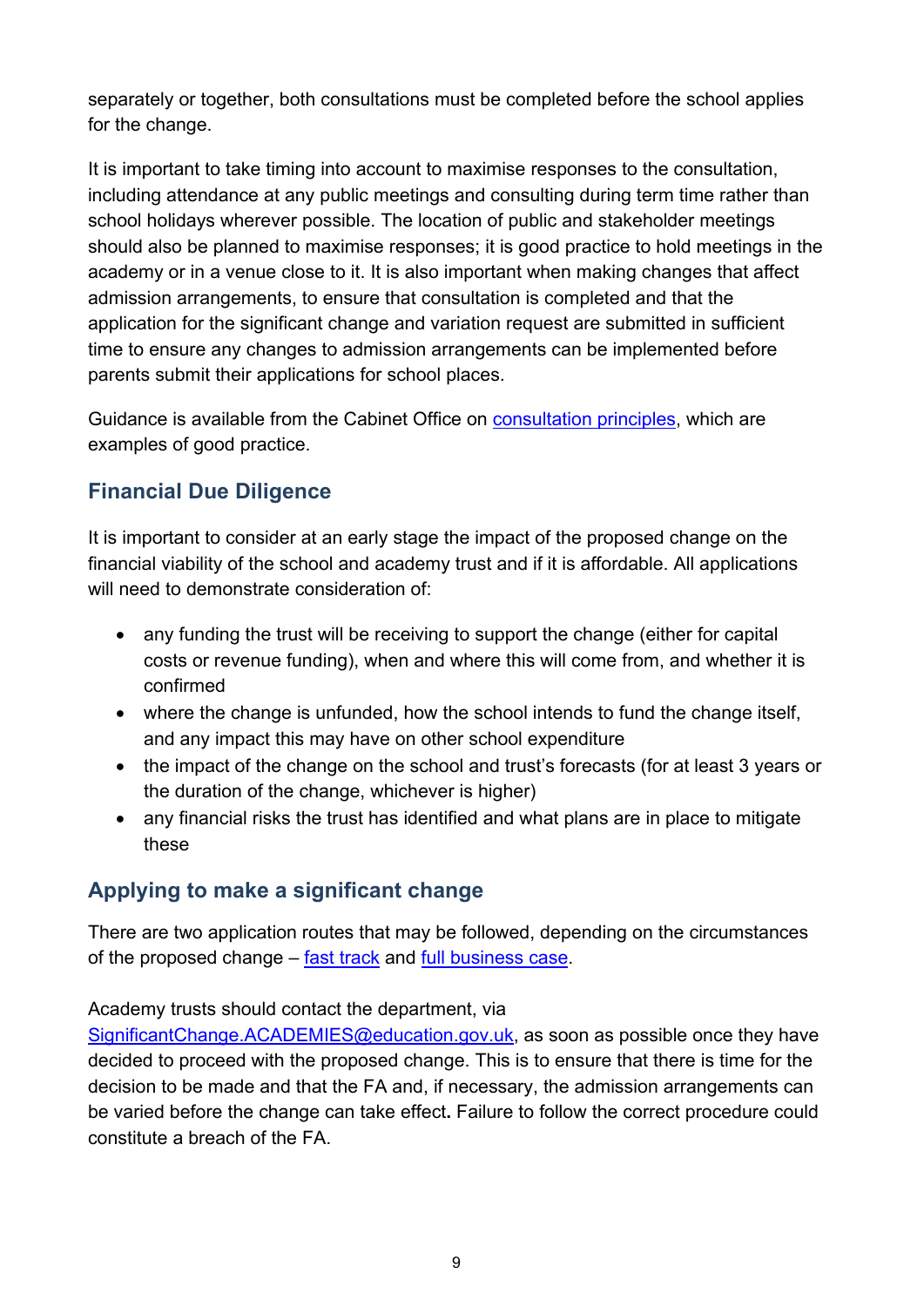## <span id="page-9-0"></span>**Fast track**

Academy trusts should read the information about the [types of significant changes](#page-12-1) to determine whether the change they are proposing is eligible for the fast track application route. If the proposed change falls into one of the fast track categories, then to be eligible for this application route the academy must also:

- be rated as 'good' or 'outstanding' following its last inspection by Ofsted
- have a most recent Progress 8 score of at least the national average
- be in good financial health
- have the capacity to make the change without jeopardising the academy's performance
- be able to provide evidence that the LA, and where a school is designated as having a religious character, the trustees of the school and the appropriate religious authority (in the case of church schools the diocese or relevant diocesan board), do not object to the proposed change

Academies that do not meet these eligibility criteria must apply through the full business case route.

## <span id="page-9-1"></span>**Full business case**

Where a proposed change sets a precedent or is potentially contentious, a full business case is required, regardless of the school's Ofsted rating and whether the type of change being proposed is eligible for the fast track process. Examples, which are not exhaustive, include:

- adding places in an area where there is already an excess of spare capacity (and where the additional places could therefore risk undermining the educational offer or financial viability of schools in the area)
- where objections have been received (from the LA and/or neighbouring schools; from the trustees of the school or appropriate religious authority where the school is designated as having a religious character; from the diocese or relevant diocesan board in the case of church schools), that the proposed change could potentially undermine the quality of education provided by other 'good' or 'outstanding' schools in the area, by creating additional places where there is surplus capacity
- any other objections that may increase the risk of challenge
- seeking to set up a satellite site to the school
- any significant changes to UTCs and studio schools covered in this guidance
- where proposals are particularly controversial and could attract public or media attention, RSCs may choose to escalate such proposed changes to the Secretary of State for a decision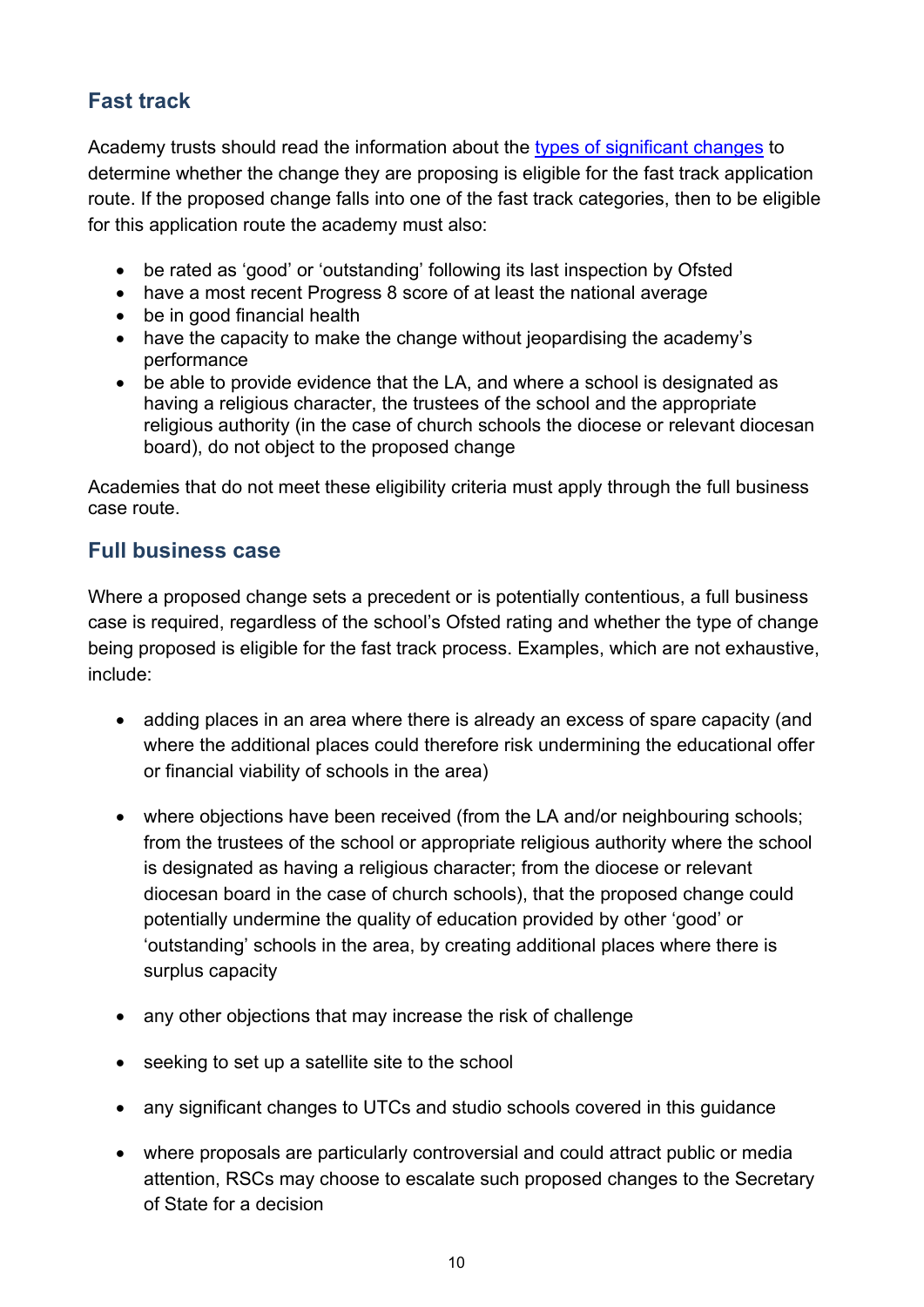New academies without an Ofsted rating will need to go through the full business case process if they wish to make any significant changes.

## <span id="page-10-0"></span>**Approval process**

Once the academy trust has submitted its application, the RSC will consider whether the application satisfies the fast track or full business case requirements set out in this guidance. In some cases, the RSC may request that a full business case is submitted (instead of a fast track).

For all applications, proposers must provide the following:

- details of the change, including the rationale and impact on the school, any potential issues/risks relating to the proposed change (e.g. changes to leadership and governance, any foreseen adaptations, additions, refurbishments or land transfers needed), and evidence of demand for places
- evidence a fair and open consultation has taken place, including demonstrating that any consultation relating to admission changes has been undertaken, the number and percentage of people/bodies in favour of the change and against it have been considered, and if there are any objections, how the issues raised will be (or have been) managed
- evidence of support from the local authority (and where appropriate the trustees of site, diocese, diocesan board and other relevant faith bodies)
- [a request for a variation to the admission arrangements](https://www.gov.uk/government/publications/in-year-variation-for-admissions) (if changes are necessary to implement a proposed change) – the request for an alteration to admission arrangements should flag all the necessary changes including whether it is proposed that a published admission number (PAN) will be reduced, or a relevant age group for admission will be removed
- evidence that funding to cover the capital costs of the proposed change has been secured, and that there are no issues with the school's current budget and/or finances; in the case of expansions, academies must show they have sufficient funding for additional pupils, until lagged funding is received
- details of how the change is aligned with local pupil place plans, with supporting evidence from the local authority, and evidence that it is unlikely to have a negative impact on educational standards at the academy or at other local schools or colleges
- confirmation that appropriate planning permissions and other consents required have been secured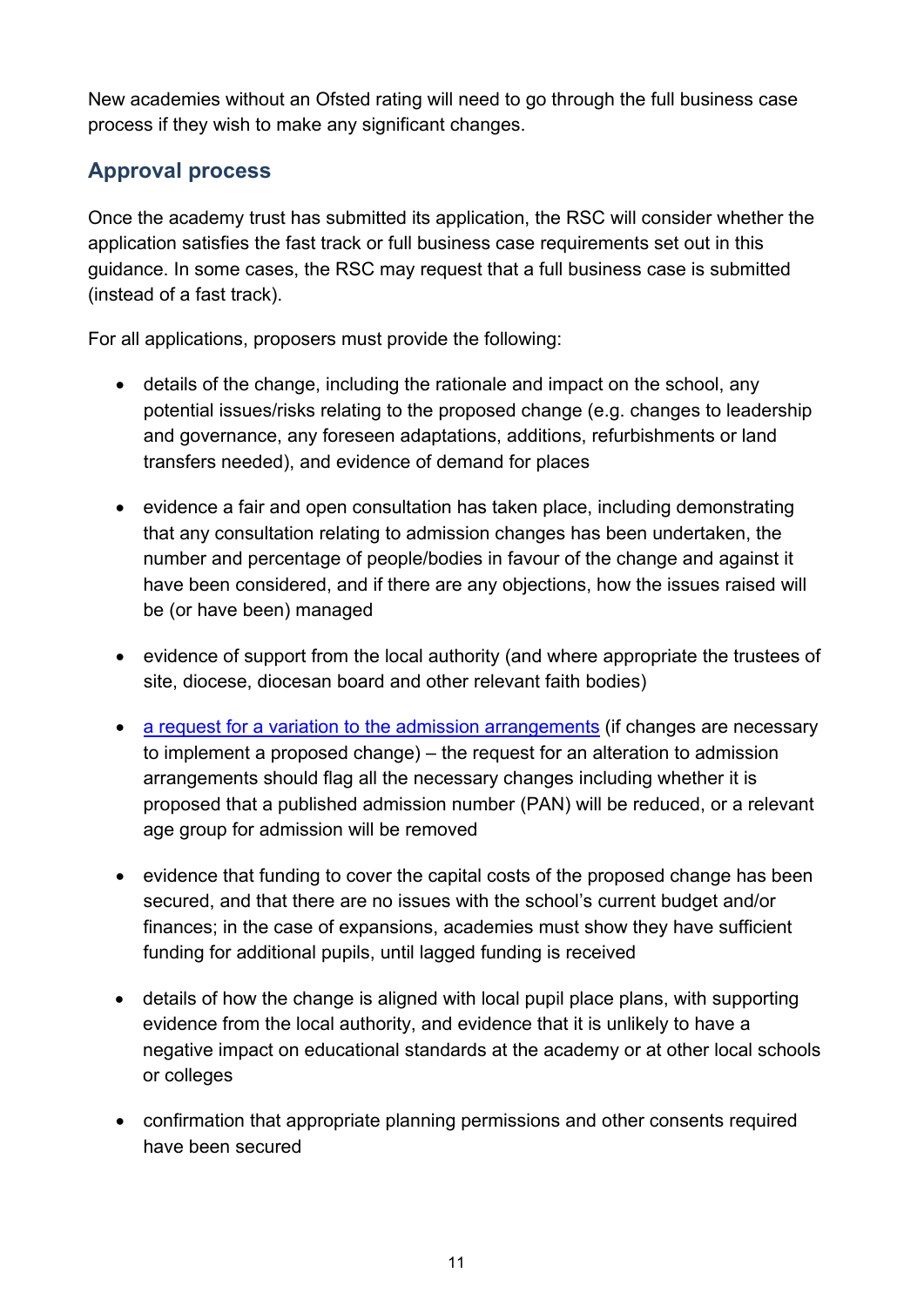• evidence that the proposal does not displace existing pupils, or where it does, that the LA has been engaged in good time to run a preference exercise to find displaced pupils a place in an alternative mainstream school or post 16 provider; this should include arrangements for any pupils part way through their GCSE or post 16 studies where a change in age range or amalgamation will displace them

In addition to the above, applications made **via the full business case** route must also provide evidence or details of:

- educational track record and current performance of the academy
- how and when the change is to be implemented
- local context including supply of school places data, LA wider position data and the impact on the availability of places, the effect on other schools, academies, colleges and educational institutions within the LA
- in addition to evidence of the degree of LA support, the business case must also set out what the academy has done in response to any consultation responses
- financial health of the academy and funding arrangements for the proposed change, any indicative costings and an indication of how these might be met, including how the change will be sustained in terms of capacity and value for money
- when an academy is proposing changes to its [SEN provision,](#page-25-0) the proposed change will not have a detrimental impact on local SEN provision or pupils with SEN currently in the school
- governance arrangements
- any implications for other statutory requirements e.g. under TUPE, childcare (early years), equalities and health and safety legislation

After considering the evidence provided and assessing the impact that the proposed change will have on the quality and capacity of the academy and on local provision, the RSC will decide whether to accept, reject or defer the approval (pending further evidence). The department will notify the academy trust of the RSC's decision<sup>7</sup>. Where proposed changes are particularly controversial, the Secretary of State may take the decision.

<span id="page-11-0"></span> $7$  Any approval given by the RSC to the proposal will not provide or imply Secretary of State's approval for any land transaction required to deliver the project.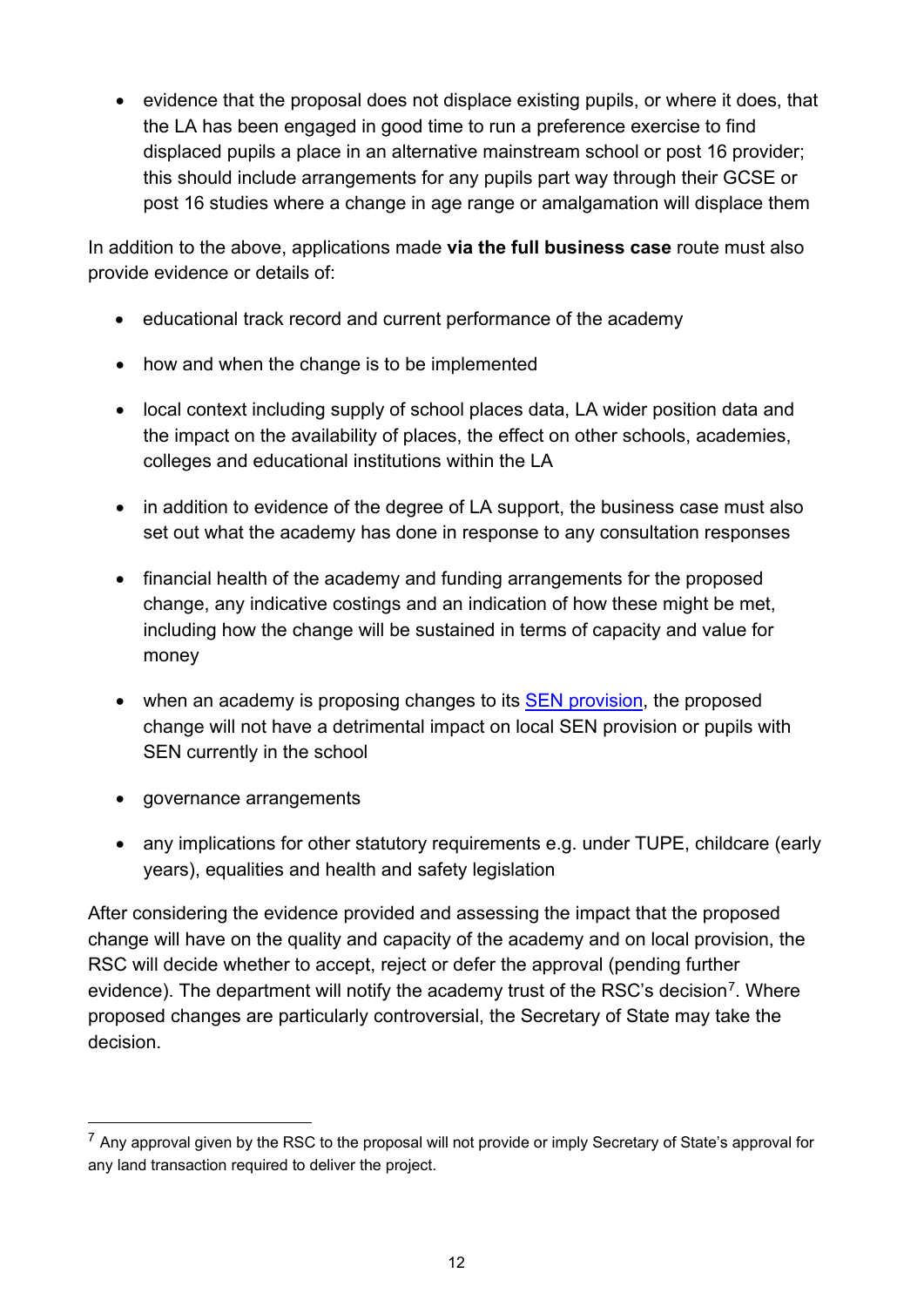## <span id="page-12-0"></span>**Post approval**

Academy trusts are responsible for accurately and promptly updating the school's details on the department's [Get Information about Schools \(](https://www.get-information-schools.service.gov.uk/)GIAS) database. GIAS can be updated any time after the decision date but must be done prior to implementation. Ofsted uses GIAS as part of its inspection scheduling, so it is important that significant changes are recorded accurately and promptly.

## <span id="page-12-1"></span>**Types of changes**

This section provides details of whether a type of change is eligible for fast track or a full business case application. The academy trust should respond promptly to requests for additional evidence, clarification, or further information.

To note, academy trusts should not apply to make several simultaneous significant changes to an academy which could constitute changing an existing school into a different type of school. For clarity on the process, please email [academy.questions@education.gov.uk.](mailto:academy.questions@education.gov.uk)

## <span id="page-12-2"></span>**Table of changes**

The following table of significant changes shows whether they are eligible for the fast track or full business case process.

| <b>Type of proposal</b>                                          | <b>Fast track route</b><br>possible? | <b>Full business case needed?</b>                                                                                                                              |
|------------------------------------------------------------------|--------------------------------------|----------------------------------------------------------------------------------------------------------------------------------------------------------------|
| <b>Expansion of physical</b><br><b>capacity</b>                  | Yes                                  | Possibly $-$ if the change meets the<br>expansion criteria but does not<br>meet the fast track criteria, or the<br>proposal could be considered<br>contentious |
| <b>Expansion onto an</b><br>additional or satellite site         | <b>No</b>                            | Yes                                                                                                                                                            |
| <b>Changes to the number</b><br>of pupils in a special<br>school | <b>No</b>                            | Yes $-$ if the increase is for 20% or<br>more; or 20 pupils or more<br>(whichever is the smaller number)                                                       |
| <b>Change in type of SEN</b><br>provision in a special<br>school | <b>No</b>                            | Yes                                                                                                                                                            |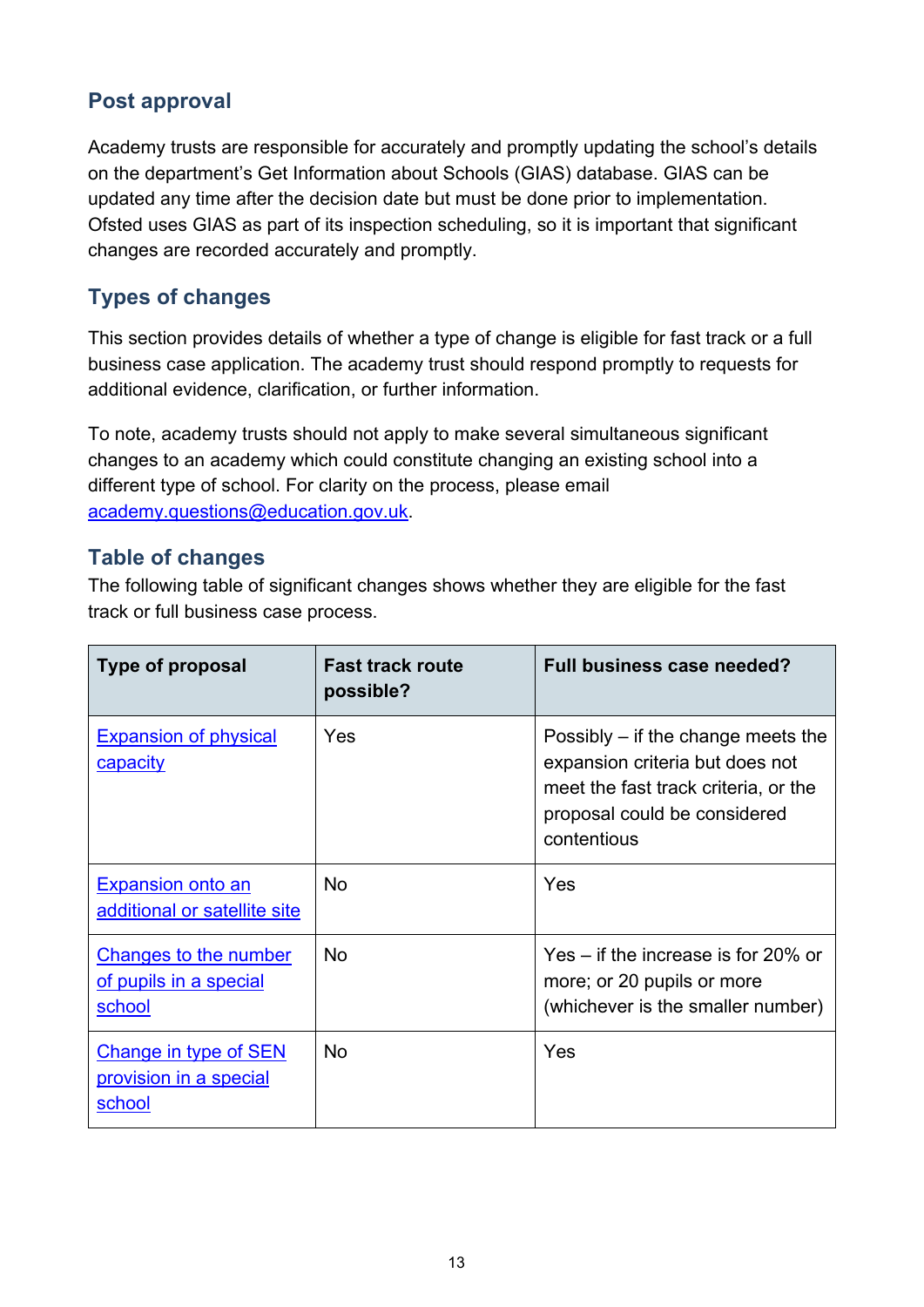| <b>Type of proposal</b>                                                                                                                             | <b>Fast track route</b><br>possible?                                | Full business case needed?                                                                                    |
|-----------------------------------------------------------------------------------------------------------------------------------------------------|---------------------------------------------------------------------|---------------------------------------------------------------------------------------------------------------|
| <b>Changes affecting SEN</b><br>units or resourced<br>provision                                                                                     | <b>No</b>                                                           | Yes                                                                                                           |
| <b>Change of lower or upper</b><br>age limit of up to 2 years<br>including adding a<br>nursery but excluding<br>adding or removing a<br>sixth form) | $Yes - if the fast track$<br>criteria are met                       | Possibly – if the fast track criteria<br>are not met or where the proposal<br>could be considered contentious |
| <b>Change of lower or upper</b><br>age limit by 3 years or<br>more                                                                                  | <b>No</b>                                                           | Yes                                                                                                           |
| <b>Adding a sixth form</b>                                                                                                                          | <b>No</b>                                                           | Yes                                                                                                           |
| Removing a sixth form                                                                                                                               | <b>No</b>                                                           | Yes                                                                                                           |
| Change of age range of<br><b>UTCs and studio schools</b>                                                                                            | <b>No</b>                                                           | Yes                                                                                                           |
| <b>Amalgamating with</b><br>another academy                                                                                                         | <b>No</b>                                                           | Yes – the case should also<br>address TUPE and land issues,<br>as applicable                                  |
| De-amalgamating an<br>existing academy                                                                                                              | <b>No</b>                                                           | Yes                                                                                                           |
| <b>Gaining or changing faith</b><br>designation                                                                                                     | <b>No</b>                                                           | Yes                                                                                                           |
| <b>Changing a Church of</b><br><b>England academy's</b><br><u>characteristics</u>                                                                   | No                                                                  | Yes                                                                                                           |
| <b>Transfer to another site</b>                                                                                                                     | $Yes - if 2 miles and$<br>under from existing site<br>main entrance | Yes – if new site is over 2 miles <sup>8</sup><br>from existing site main entrance                            |

<span id="page-13-0"></span><sup>&</sup>lt;sup>8</sup> As the crow flies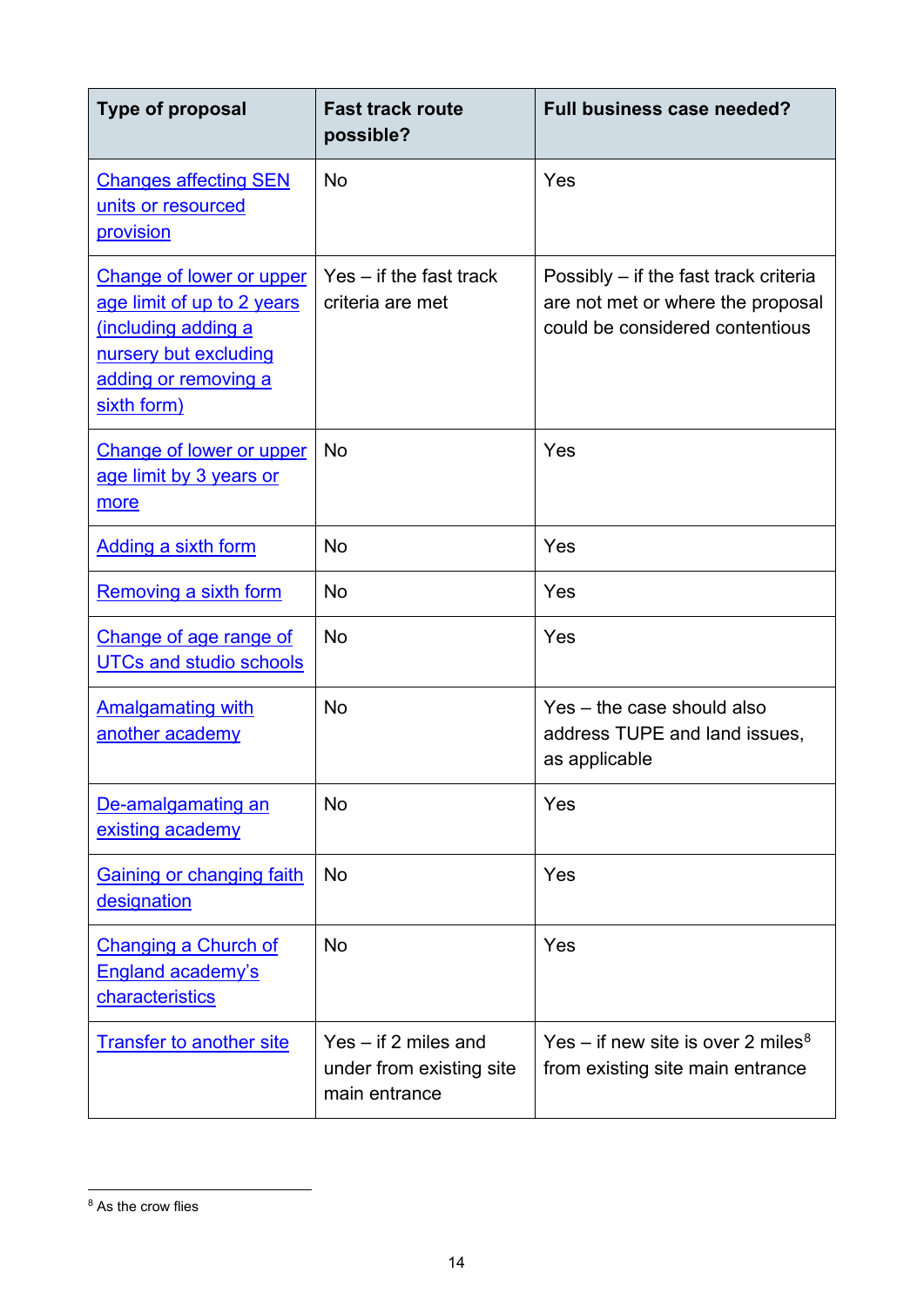| <b>Type of proposal</b>                                                                            | <b>Fast track route</b><br>possible?                                                            | Full business case needed?                                                                                            |
|----------------------------------------------------------------------------------------------------|-------------------------------------------------------------------------------------------------|-----------------------------------------------------------------------------------------------------------------------|
| <b>Change of gender</b><br>$composition - single sex$<br>to co-educational or vice<br><u>versa</u> | <b>No</b>                                                                                       | Yes                                                                                                                   |
| Adding or increasing<br>boarding provision                                                         | Yes – however other<br>legislation applies <sup>9</sup> and<br>will need to be complied<br>with | <b>No</b>                                                                                                             |
| Decrease in or removal<br>of boarding provision                                                    | <b>No</b>                                                                                       | Yes – if proposal is to remove at<br>least 50% or 50 pupils (whichever<br>is greater) or entire boarding<br>provision |

## <span id="page-14-0"></span>**Expansion of physical capacity**

A 'significant expansion' is defined as any physical change<sup>[10](#page-14-2)</sup> that increases the overall physical capacity<sup>[11](#page-14-3)</sup> of an academy (as recorded in its FA) so that it can increase its overall teaching space, enabling the school to provide places for more than 30 additional pupils<sup>[12](#page-14-4)</sup>. This includes changing the internal configuration of a school building, which would also be classed as an 'increase in capacity' and requires the significant change process to be followed.

The threshold of 30 additional pupils may be met because of incremental changes in consecutive years which add up to more than 30 pupils. The significant change process will be triggered by the final increase<sup>[13](#page-14-5)</sup> and the academy trust **must** submit a significant change application in advance of exceeding the threshold.

**If the threshold of more than 30 additional pupils is not met, schools do not need to seek approval via the significant change process but will need to take action to amend the capacity[14](#page-14-6) figure in their FAs. Queries relating to this amendment can be sent to academy.questions@education.gov.uk.** 

<span id="page-14-1"></span><sup>9</sup> [The Education \(Independent School Standards\) Regulations 2014 \(legislation.gov.uk\)](https://www.legislation.gov.uk/uksi/2014/3283/schedule/part/5/made) [Boarding schools national](https://www.gov.uk/government/publications/boarding-schools-national-minimum-standards)  [minimum standards](https://www.gov.uk/government/publications/boarding-schools-national-minimum-standards)

<span id="page-14-2"></span><sup>&</sup>lt;sup>10</sup> This could include a new building, enlargement of an existing building, structural remodelling or internal reconfiguration

<span id="page-14-3"></span><sup>11</sup> [Area guidelines and net capacity - GOV.UK \(www.gov.uk\)](https://www.gov.uk/government/publications/area-guidelines-and-net-capacity)

<span id="page-14-4"></span> $12$  This is primarily to allow for an emergency one off bulge class to be introduced.

<span id="page-14-5"></span><sup>&</sup>lt;sup>13</sup> 31 pupils or more

<span id="page-14-6"></span> $14$  Capacity - This is the number of pupils that can be taught within the physical space available.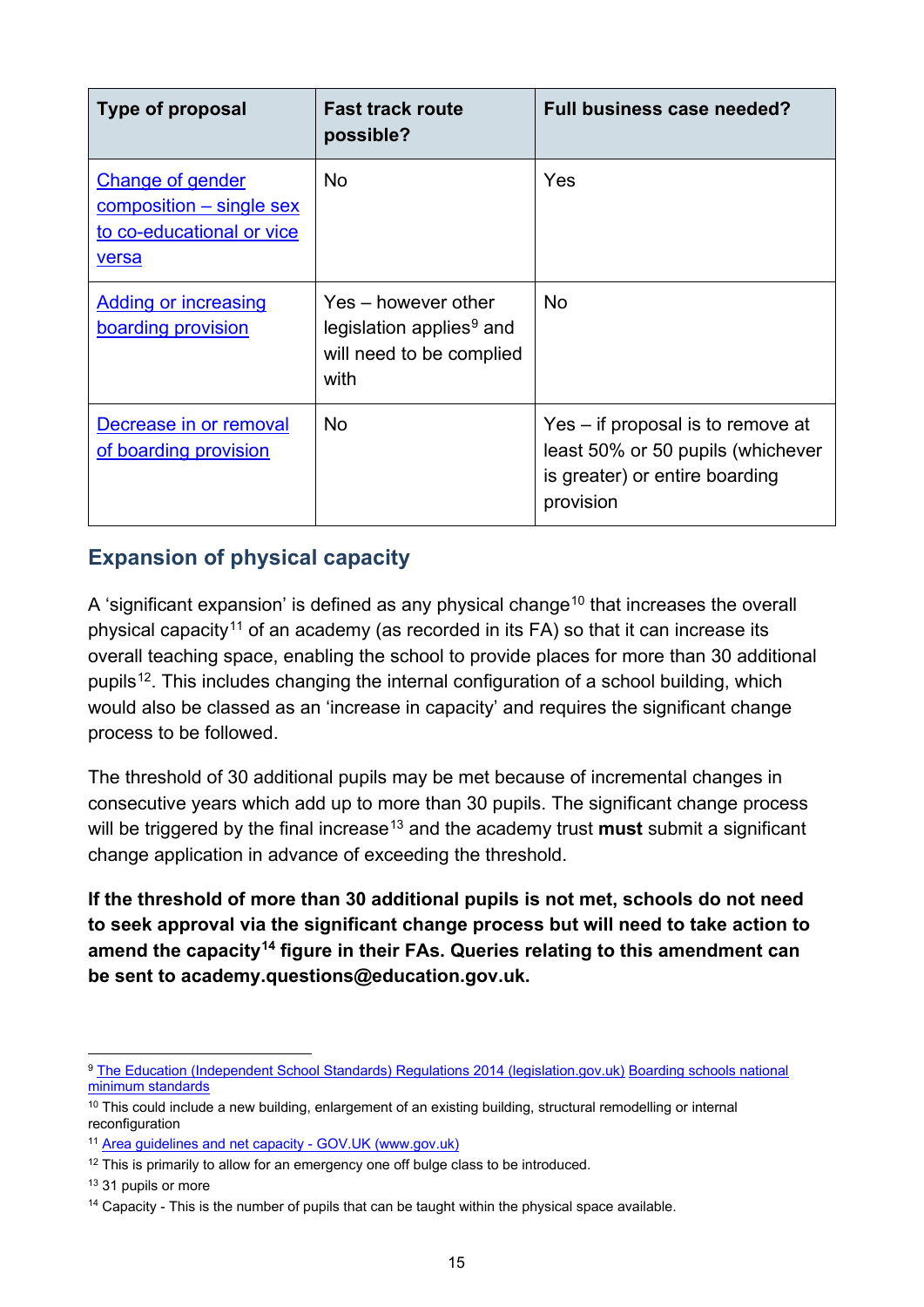The LA should be consulted about area pupil forecasts (pupil place planning) to ensure there is sufficient need, and academy trusts should consider how they can best support their LA in meeting this need. To help achieve this, academy trusts can propose either an expansion of a school's capacity, an increase in a school's  $PAN<sup>15</sup>$  $PAN<sup>15</sup>$  $PAN<sup>15</sup>$  or a school admitting over PAN.

When planning a significant expansion, you should:

- I. work collaboratively with the LA to ensure the right number and type of places are provided, considering the quality and diversity of provision
- II. consider whether there are surplus places forecast
- III. consider whether there are any pipeline free schools planned in the area
- IV. determine whether the expansion would require a change to the FA or a Net Capacity Assessment

#### **Bulge classes**

Generally, the permanent enlargement of an academy's buildings requires the significant change process to be followed, however, the process is not required where academies add a temporary bulge class of no more than 30 pupils, to respond to an urgent need for more places at short notice. Typically, this would be in response to a request from the LA, who would ask the academy to accommodate a temporary classroom for the length of time it takes the bulge class to progress through the school. Academy trusts would be expected to show evidence of the request. If, subsequently, the academy trust wishes to make the arrangement permanent and increase the academy's capacity to enable additional pupils to be admitted year on year, the significant change process to expand the physical capacity would need to be followed. **The FA should be updated as the capacity figure in the FA must reflect the capacity for the period the temporary enlargement is in place.**

#### <span id="page-15-0"></span>**Physical expansions onto satellite sites**

Where academy trusts wish to expand onto an additional site, they will need to consider whether the new provision is genuinely a change to an existing school or is, in effect, a new school.

**The establishment of new selective maintained schools and academies is prohibited by statute. Expansion of any existing academy onto a satellite site will only be approved if it is a genuine continuance of the same school and the academy trust has the financial resources to create the satellite site.** 

<span id="page-15-1"></span> $15$  Published Admission Number (PAN) - as part of determining their admission arrangements, all admission authorities must set an admission number (PAN) for each 'relevant age group'. So, if a school has an admissions number of 120 pupils for Year 7, that is its PAN. Further details can be found in the Admissions Code <https://www.gov.uk/government/publications/school-admissions-code--2>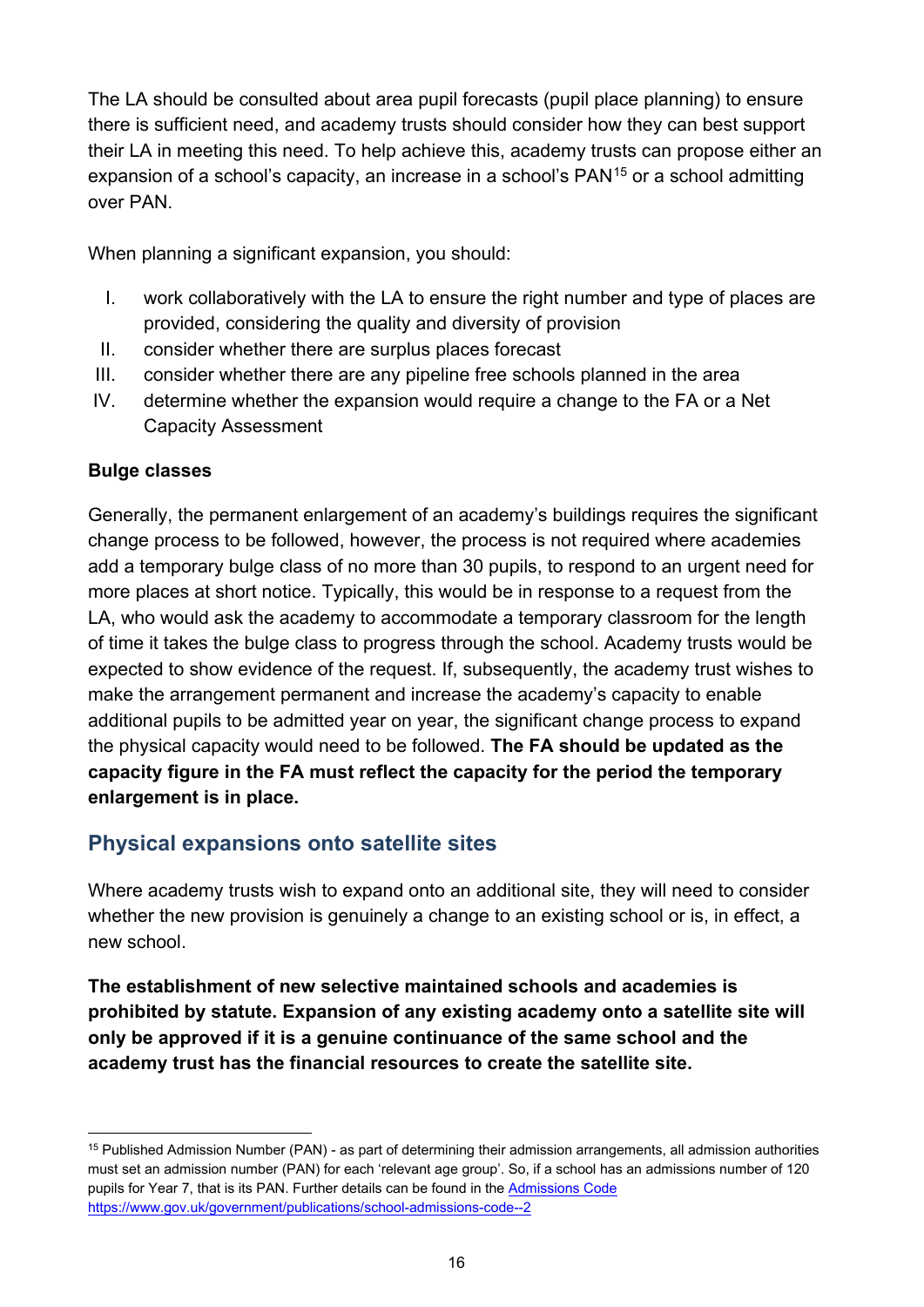When deciding whether to approve an expansion onto a satellite site, the RSC on behalf of the Secretary of State will consider factors including:

#### **The reasons for the expansion**

• what is the rationale for this approach and this particular site?

#### **Admission and curriculum arrangements**

- how will the new site be used (e.g. which age groups/pupils will it serve)?
- are any changes to admission arrangements necessary?
- will there be movement of pupils between sites?

#### **Governance and administration**

- how will whole school activities be managed?
- will staff be employed on contracts to work on both sites? How frequently will they do so?
- what governance, leadership and management arrangements will be put in place to oversee the new site (e.g. will the new site be governed by the same governing body/academy trust board and the same school leadership team)?

#### **Physical characteristics of the school**

- how will facilities across the 2 sites be used (e.g. sharing of the facilities and resources available at the 2 sites, such as playing fields)?
- is the new site in an area that is easily accessible to the community that the current school serves?

The purpose of considering these factors is to determine the level of integration between the 2 sites; the more integration, the more likely the change can be an expansion.

In relation to Church of England and Catholic schools, the consideration by the RSC will take place in light of the respective Memorandum of Understanding and this guidance should be read alongside that document.

Academy trusts proposing to expand above threshold onto a satellite site will always be required to submit a [full business case,](#page-9-1) to enable the department to ensure the proposal is a genuine expansion and does not in effect constitute [a new academy.](https://www.gov.uk/government/publications/establishing-a-new-school-free-school-presumption) To note, for all expansions to a satellite site, academies must evidence that financial modelling has been undertaken in the application, that [financial due diligence](#page-8-0) has been undertaken to determine the affordability of growth onto another site and that financial and funding implications have been considered.

## <span id="page-16-0"></span>**Special school satellite provision**

Where a special school proposes to establish a satellite base on a mainstream site to support pupils already on its roll, the RSC will need to consider:

• the suitability of the mainstream school to support the proposed provision (including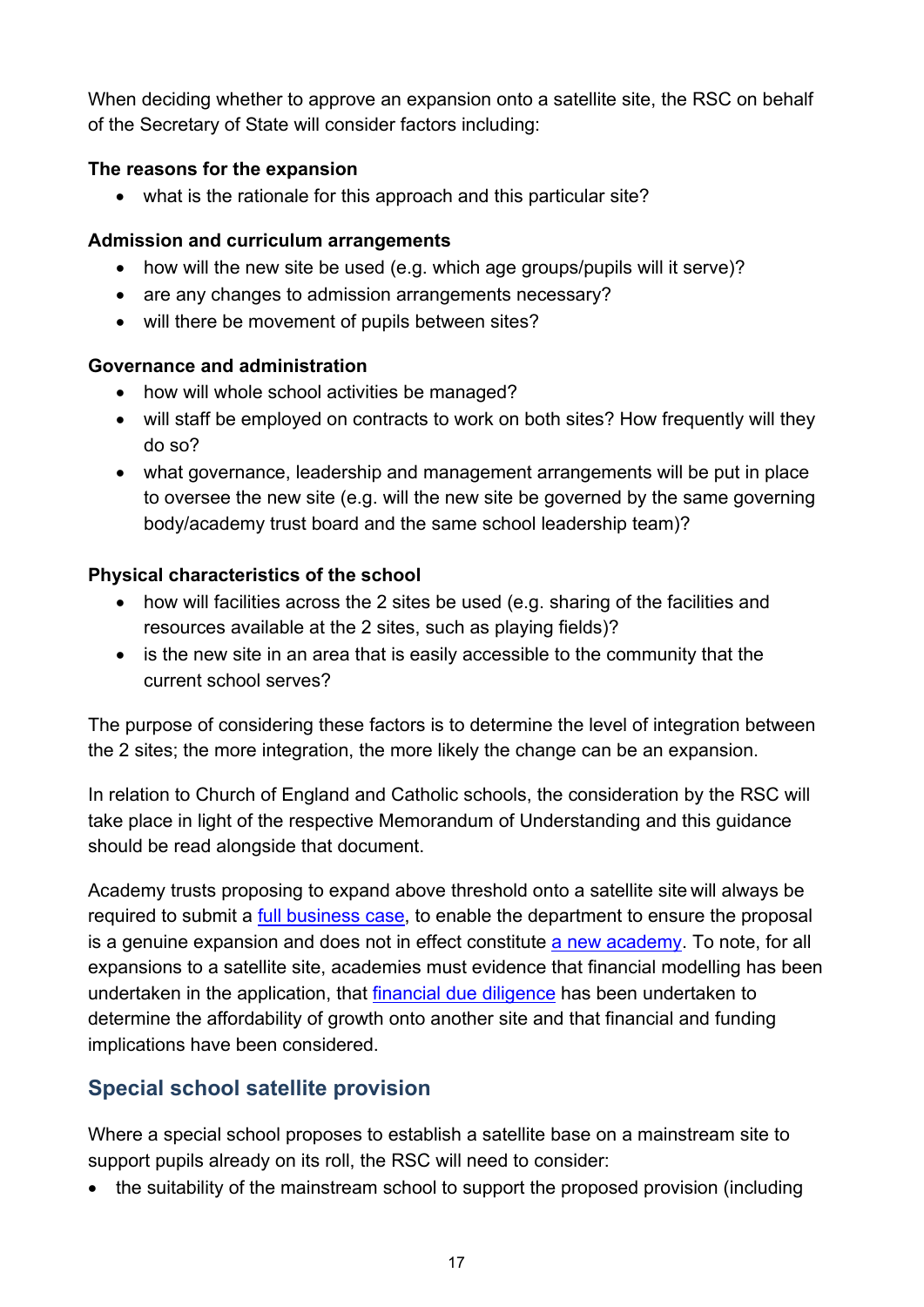its quality, accessibility and the age of the pupils)

- how the 'satellite' provision is to be managed
- who is to be responsible for delivering the provision and for the safeguarding of the pupils
- the practical implications of pupils with complex SEN sharing facilities with a mainstream cohort (bearing in mind the ages and needs of the pupils from both schools)
- whether the schools have reached agreement over costs or charging for the accommodation
- the views of the local authority (or local authorities) responsible for commissioning places in the special academy
- the views of parents and young people already placed in the special academy

Any issues around costs or charging for the accommodation arrangements will also need to be clearly agreed between both parties. The RSC should also consider the views of the LAs responsible for placements in the special school, the likelihood of the satellite expanding further, and the views of parents and young people already placed in the special school. In the light of this, the RSC will need to consider whether this is, in effect, creating a new special school.

## <span id="page-17-0"></span>**Age range changes**

A school's recorded age range should reflect provision at the school correctly. If the change relates to pupils of non-compulsory school age; for example, if nursery or sixth form provision is to be added or withdrawn, then a proposal for an age range change must be submitted (as set out below).

Academies that were rated as 'good' or 'outstanding' at their last Ofsted inspection, have a most recent Progress 8 score of at least the national average, are in good financial health, have the capacity to make the change, and have evidence to show that the LA, and where the school is designated as having a religious character, the trustees of the school and the appropriate religious authority (in the case of church schools the diocese or relevant diocesan board), does not object to the proposed change, can propose to change the age range of their school by up to 2 years (including adding nursery provision but excluding adding or removing a sixth form) by following the fast track process.

Academy trusts proposing to change the age range of their schools by 3 years or more, those which want to add or remove a sixth form, make any age range change which is contentious, or which will set a precedent for schools in their local area, must submit a full business case.

Where proposed changes are likely to have a significant impact on other local provision, a full business case will be required to provide evidence that the education of children in the area, as a whole, will not be compromised. Where local provision is organised in 3 tiers and the aim is to move to a 2 tier age range, we expect academy trusts to engage with the local community at the earliest opportunity and to provide details in their application of how they will work with LAs and, where the school is designated as having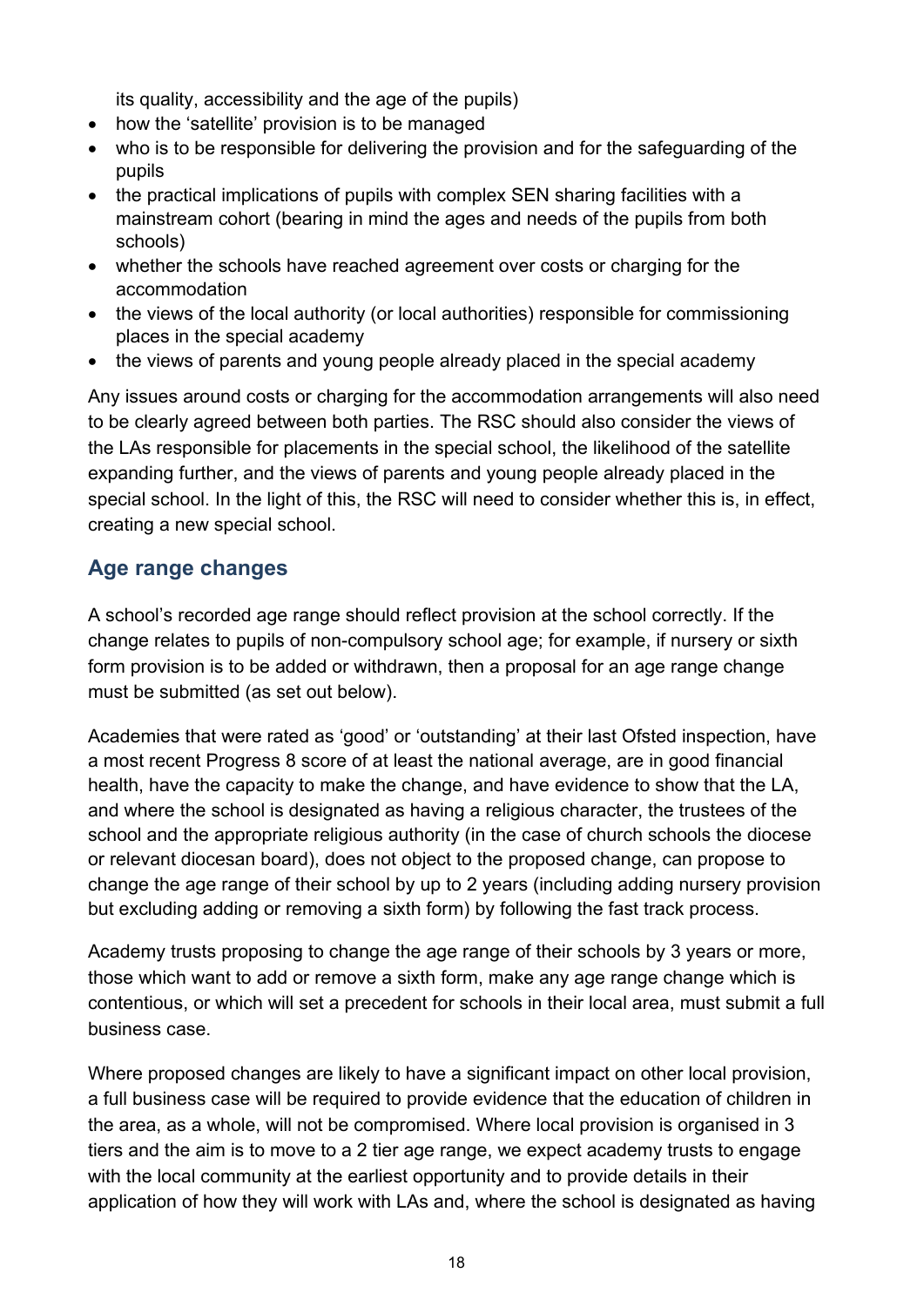a religious character, the trustees of the school and the appropriate religious authority (in the case of church schools the diocese or relevant diocesan board), to ensure the change is implemented in a co-ordinated way. Approval will only be given, in this context, where the department is satisfied that a co-ordinated implementation plan is achievable and can be delivered before the new age range of the academy is operational.

If a change is requested by the LA, the academy trust still needs to submit a significant change application and reflect the LA's involvement.

An age range change may, in certain circumstances require changes to admission arrangements to implement the change. In such cases, schools must follow the [admissions process](#page-29-0) set out in this guidance.

If fast track conditions are not met, a [full business case](#page-9-1) is required. To note, for all age range changes academies must evidence that [financial due diligence](#page-8-0) has been undertaken to determine the affordability of the change that financial and funding implications have been considered.

#### **Special academies adding 16-19 provision**

Where a special academy wishes to add 16-19 provision, this is considered an extension to the age range (rather than adding a sixth form) and requires a full business case.

#### **Special academies adding 19-25 provision**

School funding regulations require that a local authority may not use its high needs budget to fund places, or pay top-up funding, for 19 to 25-year-olds attending a school, for example, a maintained school, academy, a non-maintained special school (NMSS) or an independent school (excepting those 19-year-olds who are completing a secondary education course started before they were 18).

In the event that a school considers that it has the appropriate specialist expertise to prepare students aged 19 to 25 with an EHC plan for adult life, including independent living and employment, it will need to establish separate post-16 provision to do so. To receive high needs funding for such young people, a school would have to set up a legally and financially separate entity to provide the appropriate environment for young people of that age group. Such new post-19 specialist provision would normally be set up as a special post-16 institution (SPI). To be eligible to receive high needs place funding from ESFA for the first time, SPIs must have been included in ESFA's annual place change notification process by a local authority and must successfully complete the High needs funding: due diligence process for special post-16 providers. The [high needs](https://www.gov.uk/government/publications/high-needs-funding-due-diligence-process-for-new-special-post-16-providers)  [funding: due diligence process for special post-16 providers guidance](https://www.gov.uk/government/publications/high-needs-funding-due-diligence-process-for-new-special-post-16-providers) contains more information.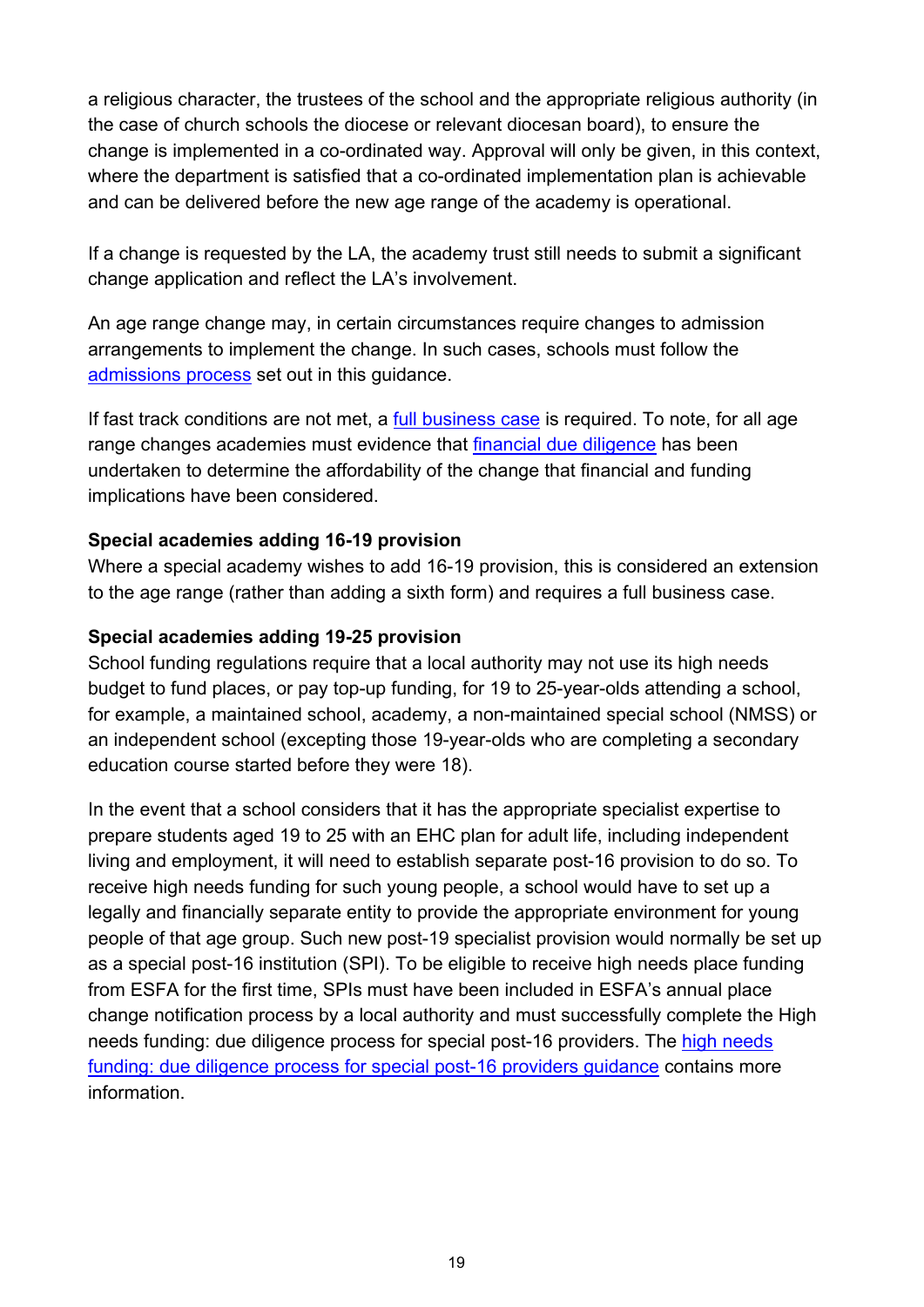## <span id="page-19-0"></span>**Adding or removing sixth form provision**

#### <span id="page-19-1"></span>**Proposed changes to add sixth form provision**

Proposed changes to add a sixth form will require a full business case and should only be put forward for existing academies rated as 'good' or 'outstanding'. Where a special school wishes to add 16-19 provision, this is considered an extension to the age range (rather than a sixth form) and requires a full business case.

Applications for the addition of a sixth form will be assessed against the following criteria:

- 1. **Quality:** The quality of pre-16 education must be good or outstanding (as rated by Ofsted) and the school must have a most recent Progress 8 score of at least the national average.
- 2. **Size:** The proposed sixth form will provide places for a minimum of 200 students.
- 3. **Subject Breadth:** The proposed sixth form should either directly or through partnership - offer a minimum of 15 A level (or equivalent) subjects. Academy trusts/LAs may wish to consider the benefits of delivering a broader curriculum through partnership arrangements with other school sixth forms. Working with others can offer opportunities to:
	- $\circ$  improve choice and attainment for pupils
	- o deliver new, improved or more integrated services
	- o make efficiency savings through sharing costs
	- o develop a stronger, more united voice
	- o share knowledge and information

Schools proposing a partnership arrangement must include evidence of how this will operate on a day-to-day basis, including timetabling and the deployment of staff.

- 4. **Demand:** There should be a clear need for additional post-16 places in the local area (including evidence of a shortage of post-16 places and a consideration of the quality of Level 3 provision in the area). The proposed sixth form should not create excessive surplus places or have a detrimental effect on other high quality post-16 provision in the local area.
- 5. **Financial viability:** The proposed sixth form should be financially viable (there must be evidence of financial resilience should student numbers fall). The average class size in the school should be at least 15, unless there is a clear educational argument to run smaller classes – for example to build the initial credibility of courses with a view to increasing class size in future.

Not all changes in age range to add a sixth form will necessitate a change to the school's admission arrangements, for example a school may set up sixth form provision solely for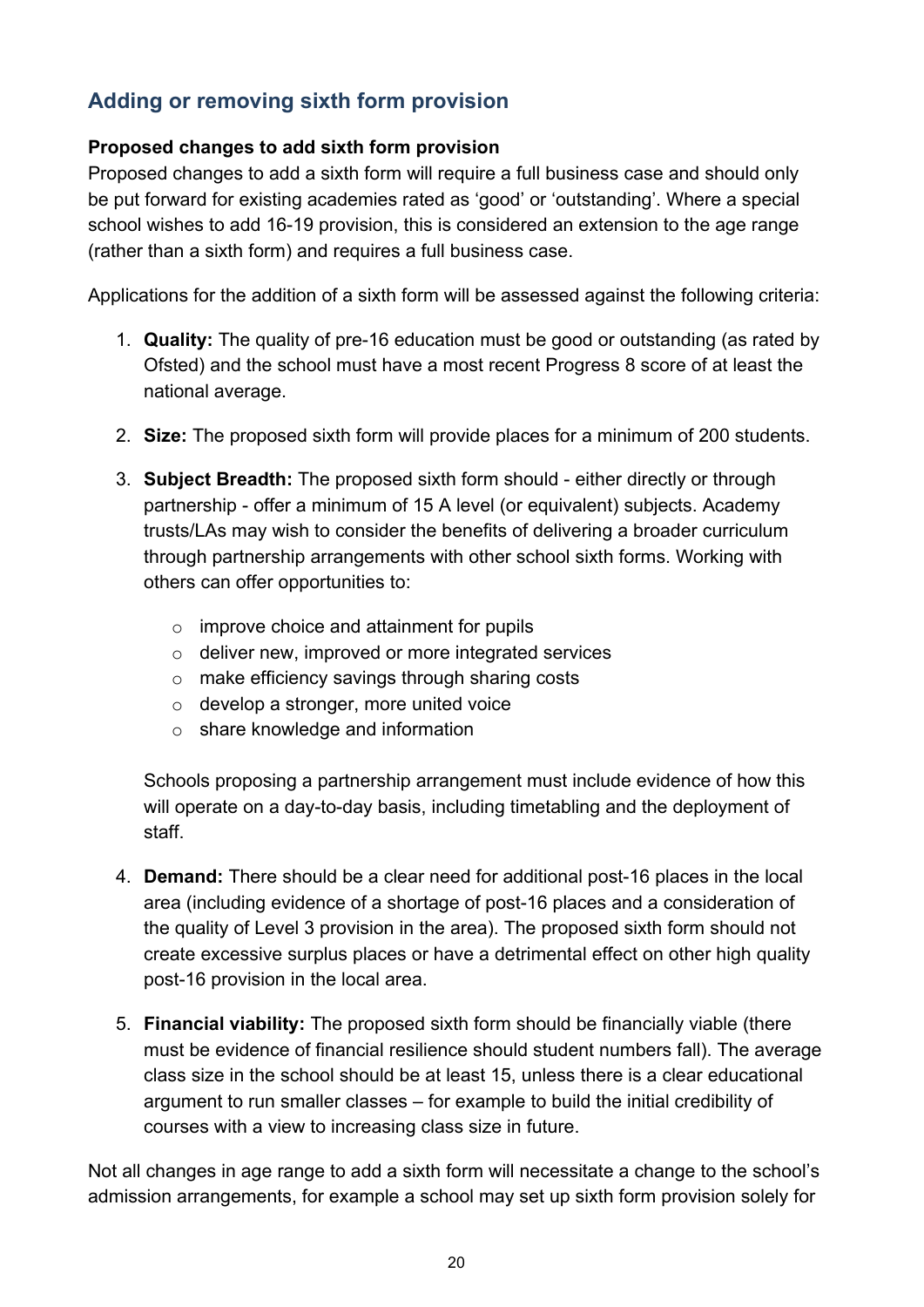its own pupils. However, if the intention is to also admit external applicants to the sixth form the school will need to adopt a sixth form PAN and, potentially, academic entry requirements on changing its age range. If a [variation to determined admission](#page-29-0)  [arrangements](#page-29-0) is needed, the variation request should be made at the same time as the school requests the significant change. Schools should note, that if a necessary variation is not requested at the same time as a significant change application, this might delay a decision.

Proposals to expand a sixth form are covered previously in this guidance, under ['Expansion of physical capacity'.](#page-14-0) A full business case would be needed for this change.

#### <span id="page-20-1"></span>**Proposed changes to remove sixth form provision**

When removing a sixth form, the significant change process must be followed and a full business case submitted.

If a variation [to determined admission arrangements](#page-29-0) is required, the request should be made at the same time as the school makes an application for a significant change.

When an institution closes or stops ESFA-funded 16-19 provision, this will have implications for sixth form funding. Further details on this are included in paragraphs 9-13 of the Funding Guidance for Young People 2020 to 2021<sup>[16](#page-20-2)</sup> which is available on GOV.UK.

## <span id="page-20-0"></span>**Proposed changes to the age range of university technical colleges (UTCs) and studio schools**

As for other academies, UTCs**[17](#page-20-3)** and studio schools may propose changes to their age range. Due to the differences associated with UTCs and studio schools, including an atypical age range and a specialist/technical and vocationally related curriculum, a full [business case](#page-9-1) is required, accompanied by an education plan that sets out the overall strategy for KS4 and KS3 where appropriate. UTCs and studio schools should set out the local context and ensure that their business case fully addresses how the age range change proposal fits within the local school system and any specific local arrangements for KS4.

A comprehensive education plan is required that looks across the whole of KS4 (and KS3, if appropriate) and fully articulates the approach to a different age range in relation to teaching, learning and resourcing. It should therefore include details on the following:

1. Curriculum - overall curriculum strategy and how it applies to different year groups (including technical/vocational subjects and enrichment activities).

<span id="page-20-2"></span><sup>16</sup> [ILR-funding-returns-guidance-2019-to-2020-v-1.1 \(publishing.service.gov.uk\)](https://assets.publishing.service.gov.uk/government/uploads/system/uploads/attachment_data/file/936971/ILR-funding-returns-guidance-2020-to-2021-v-1.1.pdf#:%7E:text=1.%20The%20funding%20guidance%20for%20young%20people%202020,the%20Education%20and%20Skills%20Funding%20Agency%20%28ESFA%29.%202.)

<span id="page-20-3"></span><sup>&</sup>lt;sup>17</sup> University technical colleges (UTCs) are academies which focus on delivering technical education to meet the needs of businesses. UTCs follow a very specific model developed by the **Baker Dearing Educational Trust** [https://www.utcolleges.org/.](https://www.utcolleges.org/)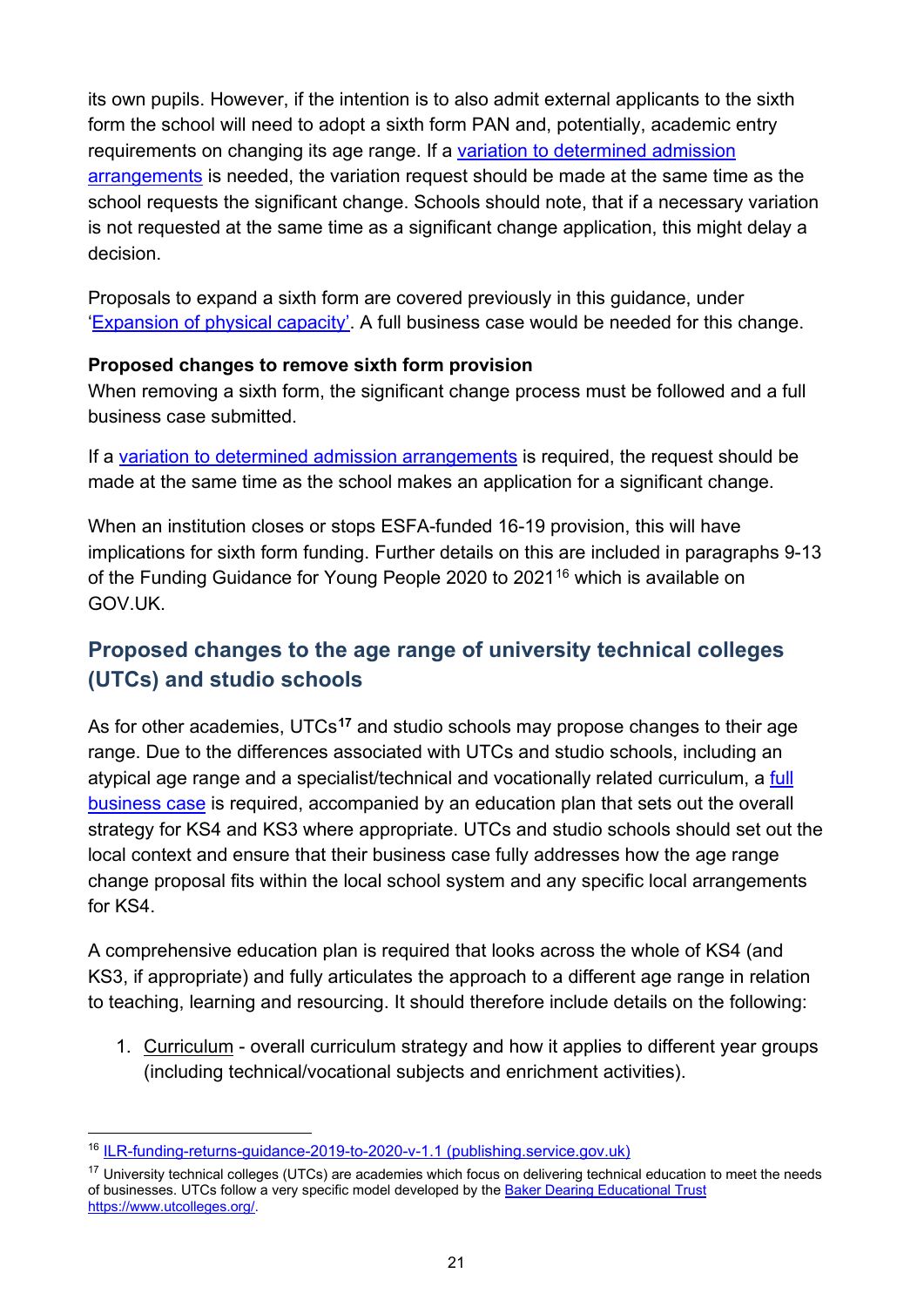- 2. Staffing revisions to staffing structure, details of the resourcing of curriculum delivery, and plans for staff support.
- 3. Quality of teaching approaches to pedagogy, differentiation for different groups of students, monitoring and improving the quality of teaching.
- 4. Student attainment and progression approaches to setting standards and targets: systems for tracking individual student performance; assessment, recording and reporting.

Before submitting a proposal, UTCs and studio schools considering an age range change should contact their department lead/contact to discuss in further detail what would be expected in the business case and education plan.

If a [variation to determined admission arrangements](#page-29-0) is required, the request should be made at the same time as the school makes an application for a significant change.

## <span id="page-21-0"></span>**Amalgamations and de-amalgamations**

#### <span id="page-21-1"></span>**Amalgamations**

In **ALL** cases, proposed changes to amalgamate an academy with another academy/academies will require a full business case. There are 2 ways to do this:

- I. The academy trust may propose to close one (or more) academy and expand the remaining academy. The amalgamated academy (or academies) will retain its school number, as it is not a new school, even if its age-range has changed.
- II. Alternatively, the academy trust may propose to close all the academies involved and replace them with a new school.

An amalgamation is also likely to require a change to **admission arrangements**. If a variation to determined admission arrangements is required, the request should be made at the same time as the school makes an application for a significant change.

As these proposed changes will involve the closure of at least one school, academy trusts should be mindful of TUPE implications. The issue and implications of excess land will be dealt with by the department as part of an amalgamation case.

#### <span id="page-21-2"></span>**De-amalgamations**

In exceptional circumstances, academy trusts may propose to split ("de-amalgamate") existing provision into 2 or more separate, distinct schools. This change will require a full business case which we would expect only to be put forward by good and outstanding schools<sup>[18](#page-21-3)</sup> where there is a clear education or organisational benefit in doing so.

<span id="page-21-3"></span><sup>&</sup>lt;sup>18</sup> Any request to de-amalgamate an academy rated as "requires improvement" or "inadequate" will be referred to the Secretary of State for a decision.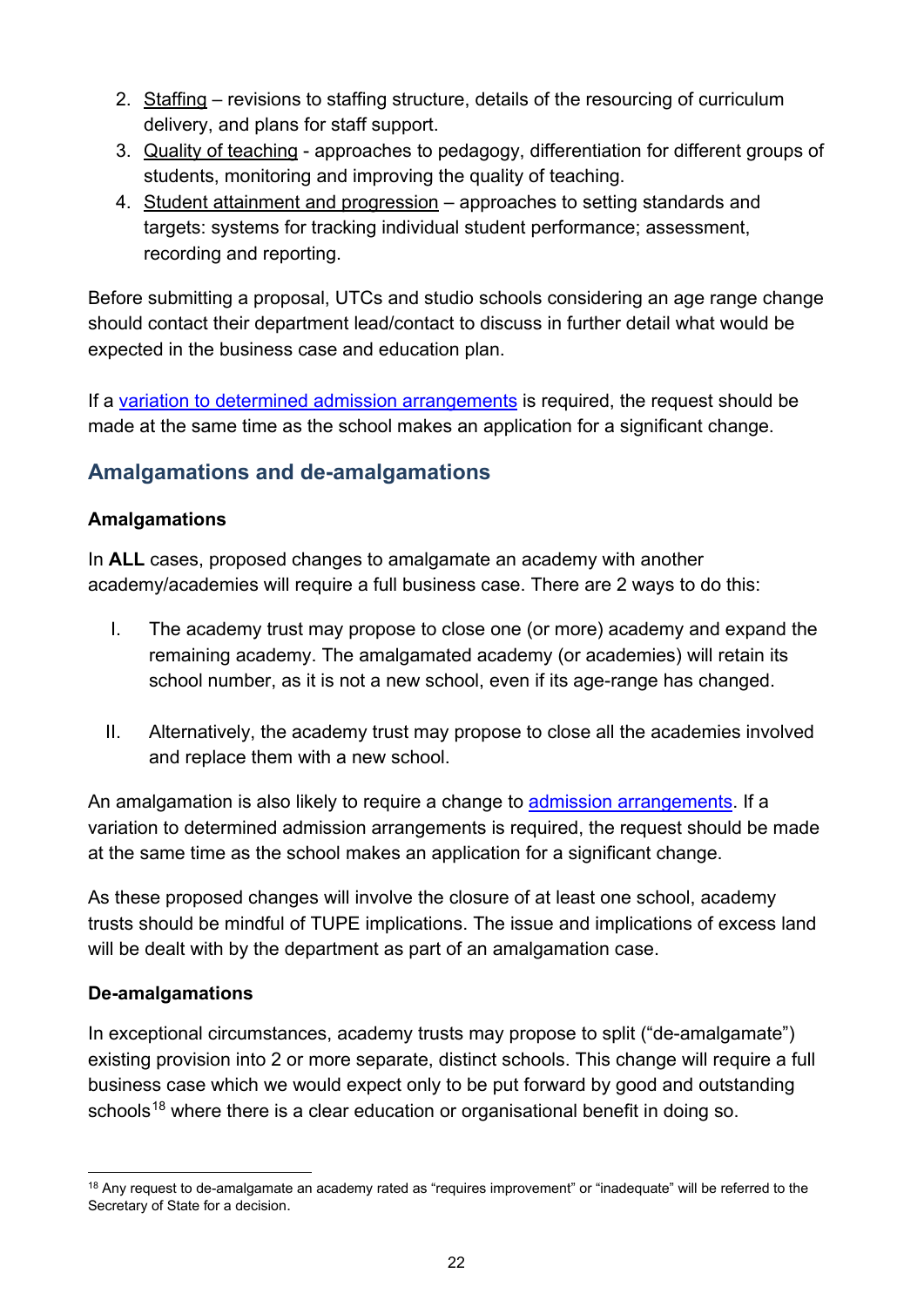Where proposed changes seek to establish provision that is significantly different to the existing provision; for example, offering a significant increase in places or covering a wider range of year groups, the proposer will need to submit a proposal to establish a new school. Legislation prohibits the establishment of new selective schools, so selective academies will not be allowed to establish additional provision through this process.

Academy trusts that seek to propose this change must submit a full business case, clearly demonstrating that the proposal is based on a clear vision to deliver a high-class education that delivers value for money and is supported by strong management and governance structures. Academy trusts proposing such a change would need to demonstrate:

- the original school site will remain open
- the provision delivered by the existing and additional school, collectively, should not deviate from the provision of the original school (basically the same size, delivering the same curriculum and not looking to add any new special units)
- splitting the school would represent a good and lawful use of the existing site and any new/additional sites (if applicable)
- the clear educational or organisational benefits that would be delivered/addressed through splitting the school
- the additional schools will meet all the departmental expectations for new schools
- admission policies may require variation where the de-amalgamation involves setting up 2 single sex schools from the de-amalgamation of a co-educational school; the de-amalgamation of a primary into an infant and junior school; or any de-amalgamation of all-through schools
- it is not possible for a 16-19 academy to be created by a de-amalgamation

#### **Registering a new school following an amalgamation or de-amalgamation**

As a state funded independent school, any new academy resulting from a [de](#page-21-2)[amalgamation](#page-21-2) of an existing academy or [amalgamation](#page-21-1) must be registered before it can start to operate. As part of the full business case, academy trusts will also need to prepare the following documents for the new academy. These documents may be requested by Ofsted before the academy opens:

- 1. A plan showing the layout of the premises and accommodation of all buildings
- 2. Detailed curriculum plans, schemes of work for every subject and year group taught and pupil assessment procedures
- 3. Evidence that the school has appropriate procedures in place for undertaking Disclosure and Barring Service (DBS) checks of staff and recording the results
- 4. A copy of the school's written policies on:
	- $\circ$  the written behaviour policy setting out, amongst other matters, the sanctions to be adopted in the event of pupil misbehaviour
	- o particulars of the school's arrangements to safeguard and promote the welfare of pupils at the school and on visits, and how those arrangements have regard to guidance issued by the Secretary of State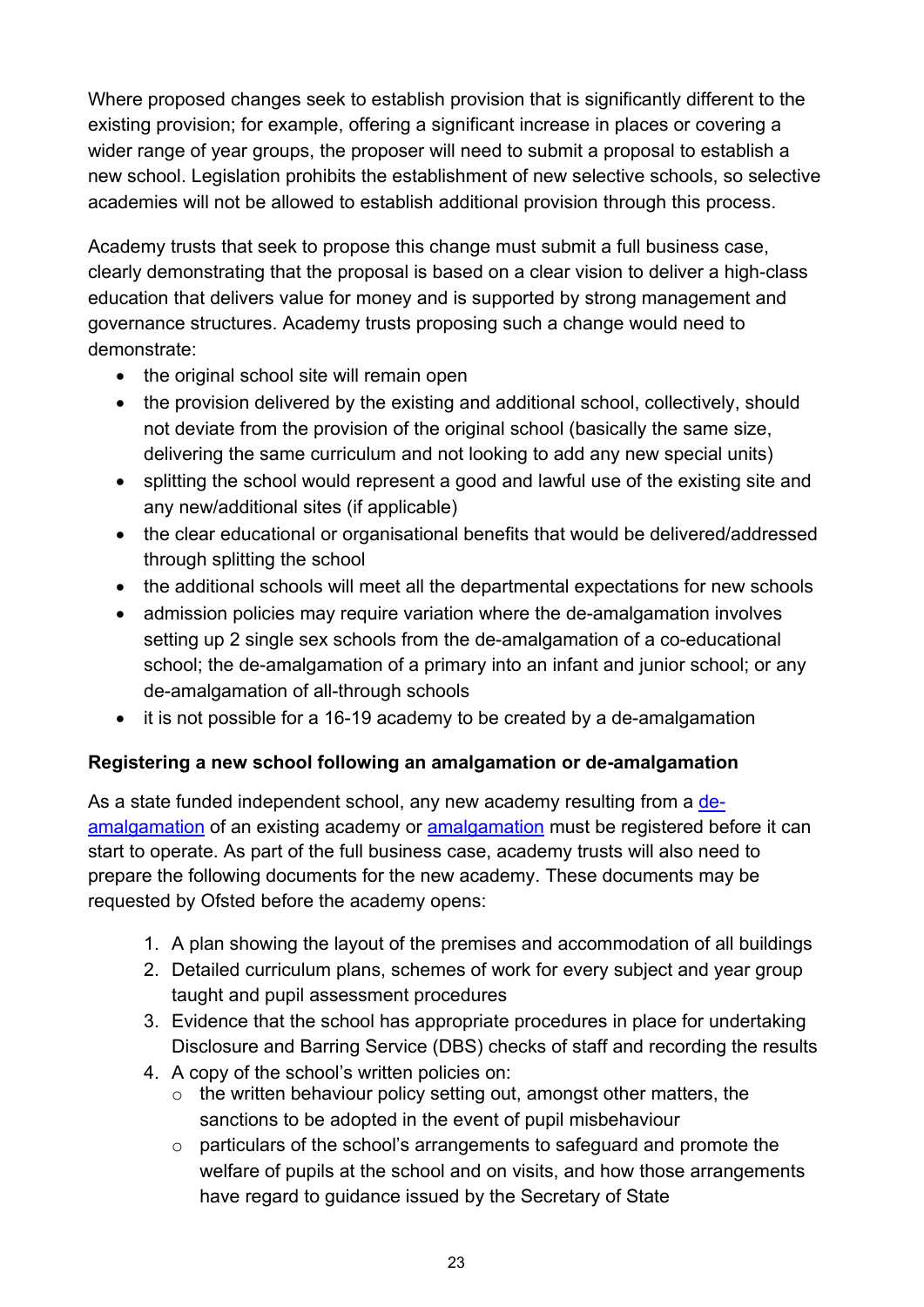- o particulars of the school's anti-bullying strategy
- o Health and Safety
- $\circ$  the school's complaints procedure

When creating a new school, including in de-amalgamations or amalgamations, the school must be named on the register of schools and colleges in England and Wales Get Information about Schools [\(GIAS\)](https://get-information-schools.service.gov.uk/), before it can open. The department will create a new school record on GIAS and submit a request to Ofsted to arrange a pre-opening inspection of the school. Ofsted will report to the department on its findings and, in order to register the school as a state funded independent school, the Secretary of State must be satisfied it is likely to meet all the [Independent School Standards](https://assets.publishing.service.gov.uk/government/uploads/system/uploads/attachment_data/file/389467/Revised_independent_school_standards.pdf) (ISS) once registered. If the school intends to admit boarding pupils, it will also be subject to inspection of the boarding facilities to ensure it meets the ISS.

For further information on the process please contact your delivery officer in the department via [academy.questions@education.gov.uk.](mailto:academy.questions@education.gov.uk)

If the Secretary of State is not satisfied that the standards are likely to be met on opening, the application to de-amalgamate the school will be delayed until standards are improved.

Once Ofsted approval is received, the department will complete the set-up of the academy's GIAS registration. Trusts will then be able to add the new school to their DfE sign-in account and manage access for their staff.

#### <span id="page-23-0"></span>**Faith-related changes**

Academies with a religious designation have specific freedoms which permit them to take faith into account when admitting pupils, appointing staff, teaching religious education and delivering collective worship. These freedoms differ according to whether the academy was previously a voluntary aided (VA) school or voluntary controlled (VC) school. Schools which convert to become academies do so on an "as is" basis which means they retain their existing designation and enjoy freedoms based on those that were available to them as a VA or VC school.

Before an academy trust applies for an academy to have a religious designation, it is required, as set out in its FA, to seek the Secretary of State's consent.

Gaining or changing a faith designation requires approval based on a full business case; gaining or changing a faith designation would require a new FA and the Trust's articles of association may also need changing. The academy trust must clearly set out, as a minimum, in its business case:

- its proposed new governance and staffing arrangements
- the basis on which it considers the change is needed
- why it will benefit the academy and the wider community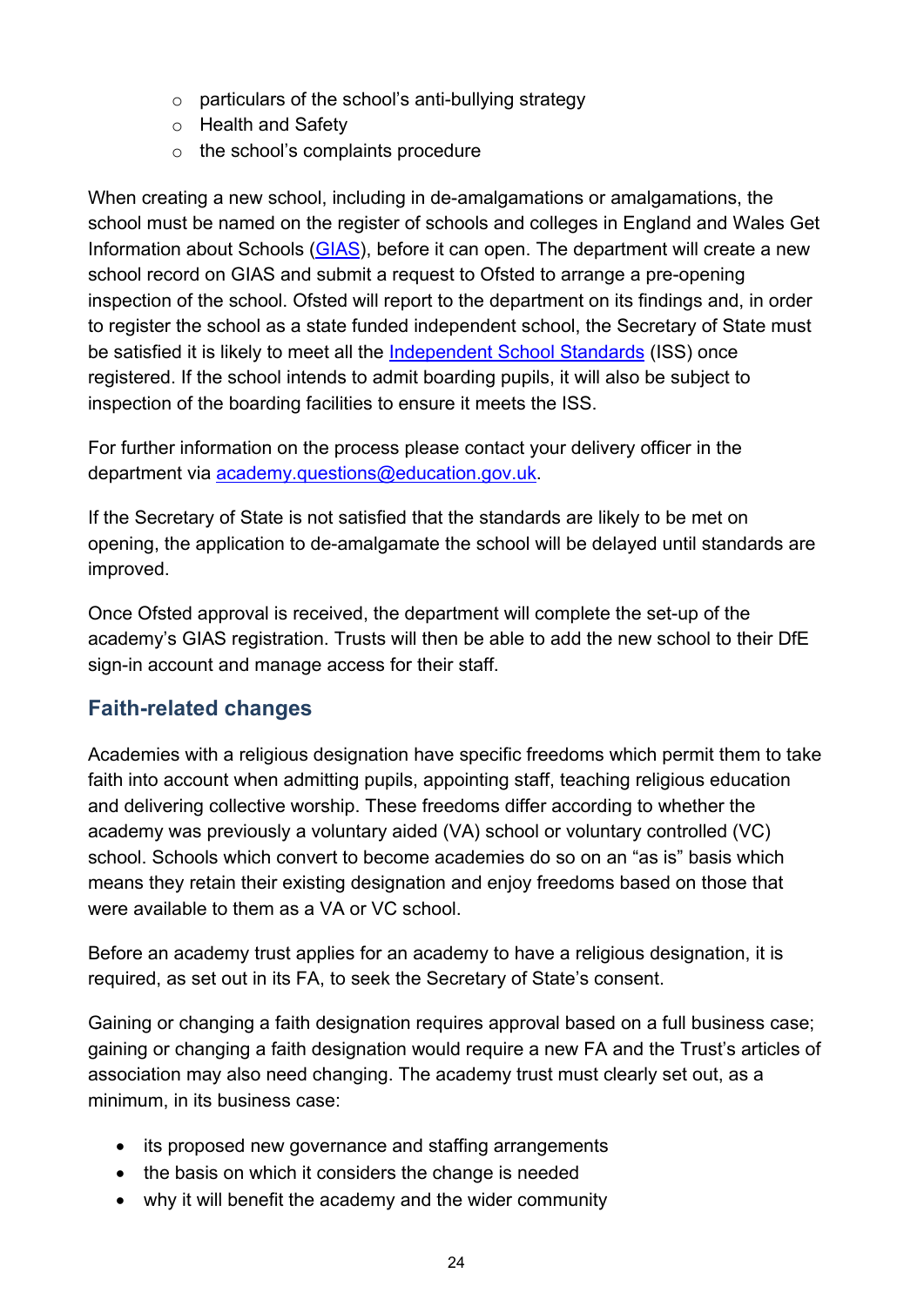It must show that there is support for this change from its school, staff and parents, and the wider local community. To demonstrate this, the academy trust should undertake a local consultation with all the relevant interested parties.

Where the school does not have a current religious designation, the academy trust should obtain the consent of the relevant religious authority for the religious designation which it wishes to acquire.

Where a school with an existing religious character wishes to change it, the academy trust must obtain the consent of both the current religious authority for its school and the relevant authority for the religious designation which it wishes to acquire.

Faith schools do not have to adopt faith based admission criteria. If the adoption of new faith based admission arrangements is proposed, it will not be appropriate to do so as part of a significant change process. Adopting faith based admissions would not be necessary for the school to be able to implement any significant change. Such changes to admission arrangements must be consulted upon at the appropriate time in accordance with the requirements set out in paragraphs 1.45-1.52 of [the Admissions](https://www.gov.uk/government/publications/school-admissions-code--2)  [Code.](https://www.gov.uk/government/publications/school-admissions-code--2)

The academy trust should also consider if an Equalities Impact Assessment should be completed and include this with the business case.

Once approval has been given, the academy trust must then formally apply for the academy to have a religious designation. A school can only be considered a school with a religious designation with a completed religious designation order<sup>19</sup>. A school will not be permitted any of the freedoms associated with this status until the designation process has been completed. Please approach your project lead for details of the documentation that will need to be provided.

#### **Process for former VC Church of England schools to gain the same characteristics as former VA Church of England schools**

It is possible for an academy that was formerly a VC school to alter certain characteristics, i.e. its governance structures, appointment of staff and teaching of religious education and collective worship, so they are the same as those akin to those of a former VA school which has converted to become an academy.

This gives the academy greater freedoms in relation to how it maintains and develops its faith ethos. Therefore, the academy trust is required to undertake a local consultation, including with staff and parents, and submit a summary of the results with its application. Once the RSC is satisfied there is sufficient support, changes are made to the FA and, where needed, to the articles of association.

<span id="page-24-0"></span><sup>19</sup> Under section 69(3) of the School Standards and Framework Act 1998.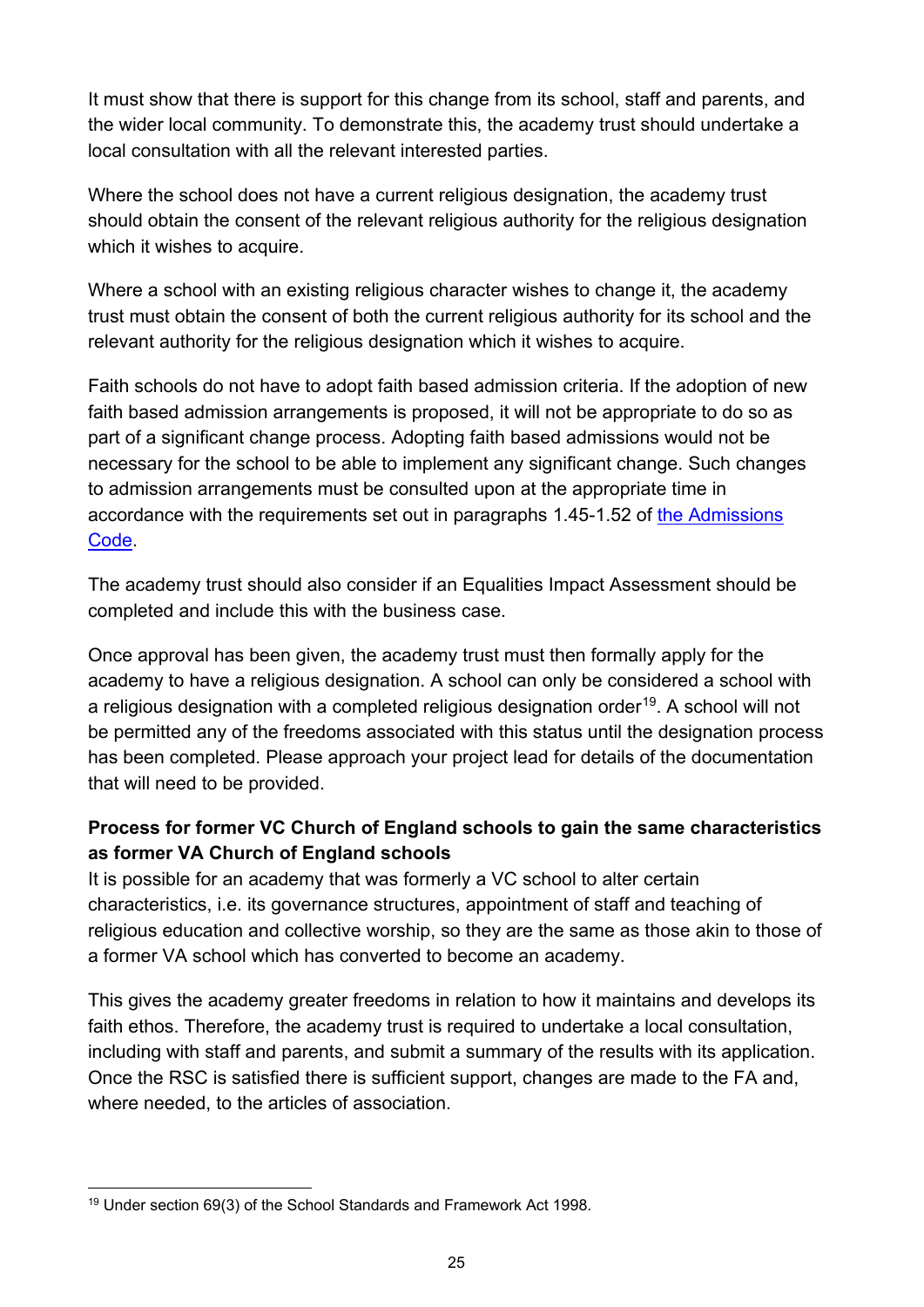## <span id="page-25-0"></span>**Changes to special educational provision**

When considering changes to designated SEN provision in mainstream schools (such as special units and resourced provision) or in special schools, evidence of consultation responses from local authorities will be particularly important. Local authorities are responsible for commissioning and funding high needs places, and they will be expected to confirm that the proposed changes reflect the special educational provision required to meet current and forecast needs.

Local authorities provide place funding from their high needs budget for certain types of SEN provision (places in special units/resourced provision, and in special and AP Academies). The number of places funded in this way is subject to change through an annual place change notification process. We do not expect minor variations in the number of places commissioned through this process to require approval through the significant change process.

When an academy is proposing changes to its SEN provision, the business case should demonstrate that the proposed change will not have a detrimental impact on local SEN provision. It should include:

- a statement on how they believe the proposal is likely to lead to improvements in the standard, quality and range of educational provision for these children
- details of the improvements that the proposals will bring in respect of:
	- $\circ$  access to education and associated services including the curriculum, wider school activities, facilities and equipment with reference to the local authority's Accessibility Strategy
	- o access to specialist staff, both education and other professionals, including any external support or outreach services
	- o access to suitable accommodation
	- o supply of suitable places at that academy and/or at other schools in the local area

#### <span id="page-25-1"></span>**Change in the type of SEN provision**

Proposed changes require a full business case and allow special academies to add/remove the designation and categories of SEN provision that they currently provide. The home and neighbouring LAs and affected parents should be consulted. The types of SEN provision are the 12 primary types of need recorded in GIAS and the School Census.[20](#page-25-3)

#### <span id="page-25-2"></span>**Changes affecting SEN units / resourced provision in mainstream schools**

• SEN units are special provisions within a mainstream school where the children are taught mainly within separate classes

<span id="page-25-3"></span><sup>&</sup>lt;sup>20</sup> Specific learning difficulty (SPLD), Moderate learning difficulty (MLD), Severe learning difficulty (SLD), Profound and multiple learning difficulty (PMLD), Social, emotional and mental health (SEMH), Speech, language and communication needs (SLCN), Hearing impairment (HI), Vision impairment (VI), Multisensory impairment (MSI), physical disability (PD), Autistic spectrum disorder (ASD).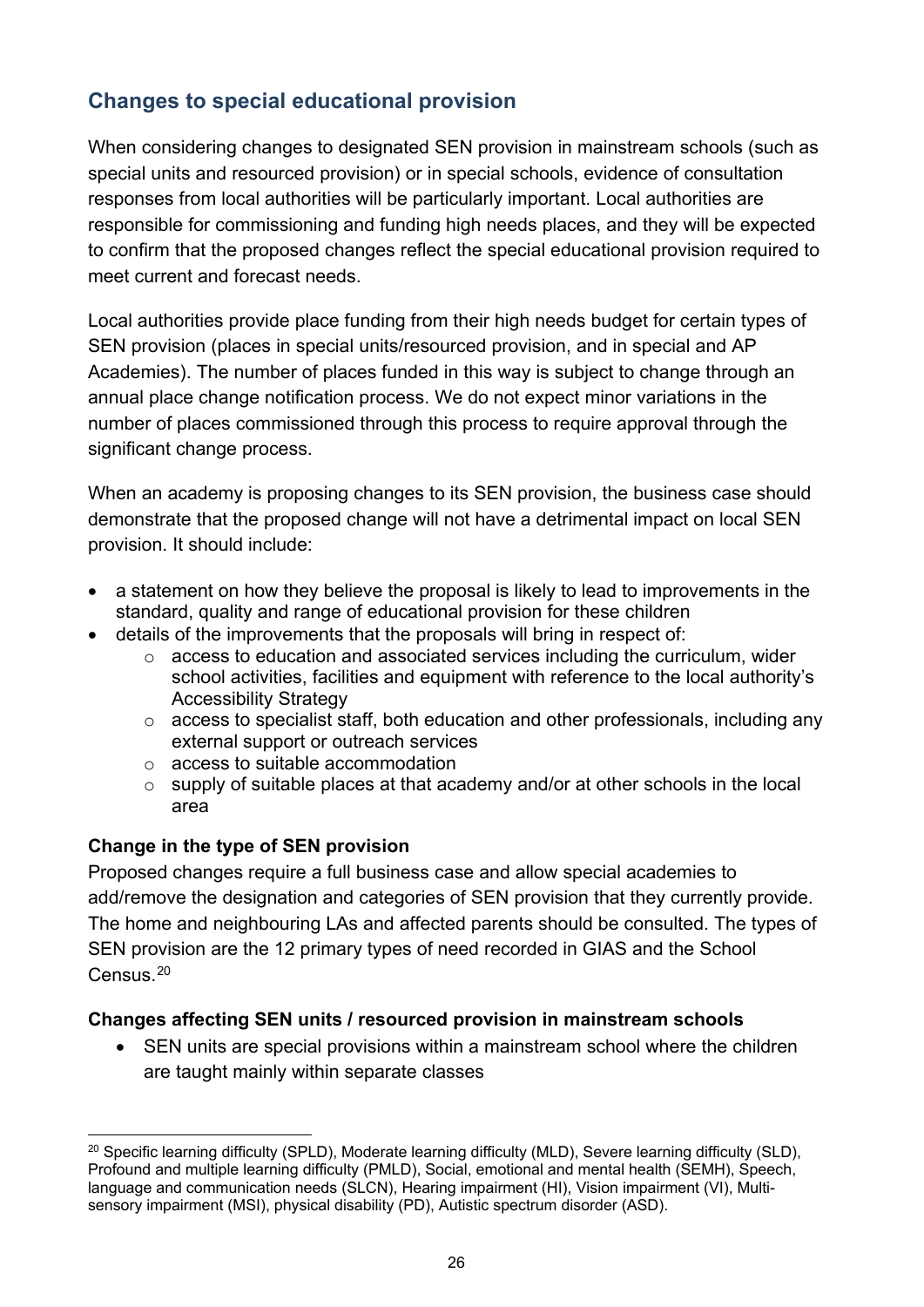• resourced provisions are where places are reserved at a mainstream school for pupils with a specific type of SEN, taught mainly within mainstream classes, but requiring a base and some specialist facilities around the school

Proposed changes require a full business case to add or remove a SEN unit or resourced provision, or increase/decrease the number for which the SEN unit or resourced provision caters. The characteristics of the SEN unit or resourced provision may also be changed so as to change the age range or type of SEN it supports.

#### **Changing a mainstream school to a special school**

Where a mainstream school is closing, it is not possible to simply convert the site into a special school. The mainstream school must be closed, and a new special school established. Both processes need to be agreed separately.

## <span id="page-26-0"></span>**Changes to the number of pupils in a special school or AP academy**

When considering changes to provision in special schools and alternative provision, evidence of consultation responses from local authorities will be particularly important. Local authorities are responsible for commissioning and funding high needs places, and they will be expected to confirm that the proposed changes reflect the provision required to meet current and forecast needs.

The [Admissions Code](https://www.gov.uk/government/publications/school-admissions-code--2) does not apply to special schools or alternative provision, and therefore a special school's "capacity" does not have a direct bearing on the number of pupils placed. For a special or alternative provision Academy, the number of places should mean the number of pupils recorded in the Funding Agreement (which will be based on the school's physical capacity), rather than the number of places annually commissioned by the LA through the high needs place planning process. We do not expect the number of places to be changed to reflect minor year to year variations in the number of places commissioned by LAs.

Where a special school wishes to add 16-19 provision, this is considered an extension to the age range (rather than adding a sixth form) and requires a full business case.

The academy trust responsible for special and AP academies should follow the significant change process if it seeks to increase the number of places by:

- 20% or more, or
- 20 pupils or more (whichever is the smaller number), except for special boarding schools where the limit is 5 pupils

The significant change process does not need to be followed where a special school is established in a hospital.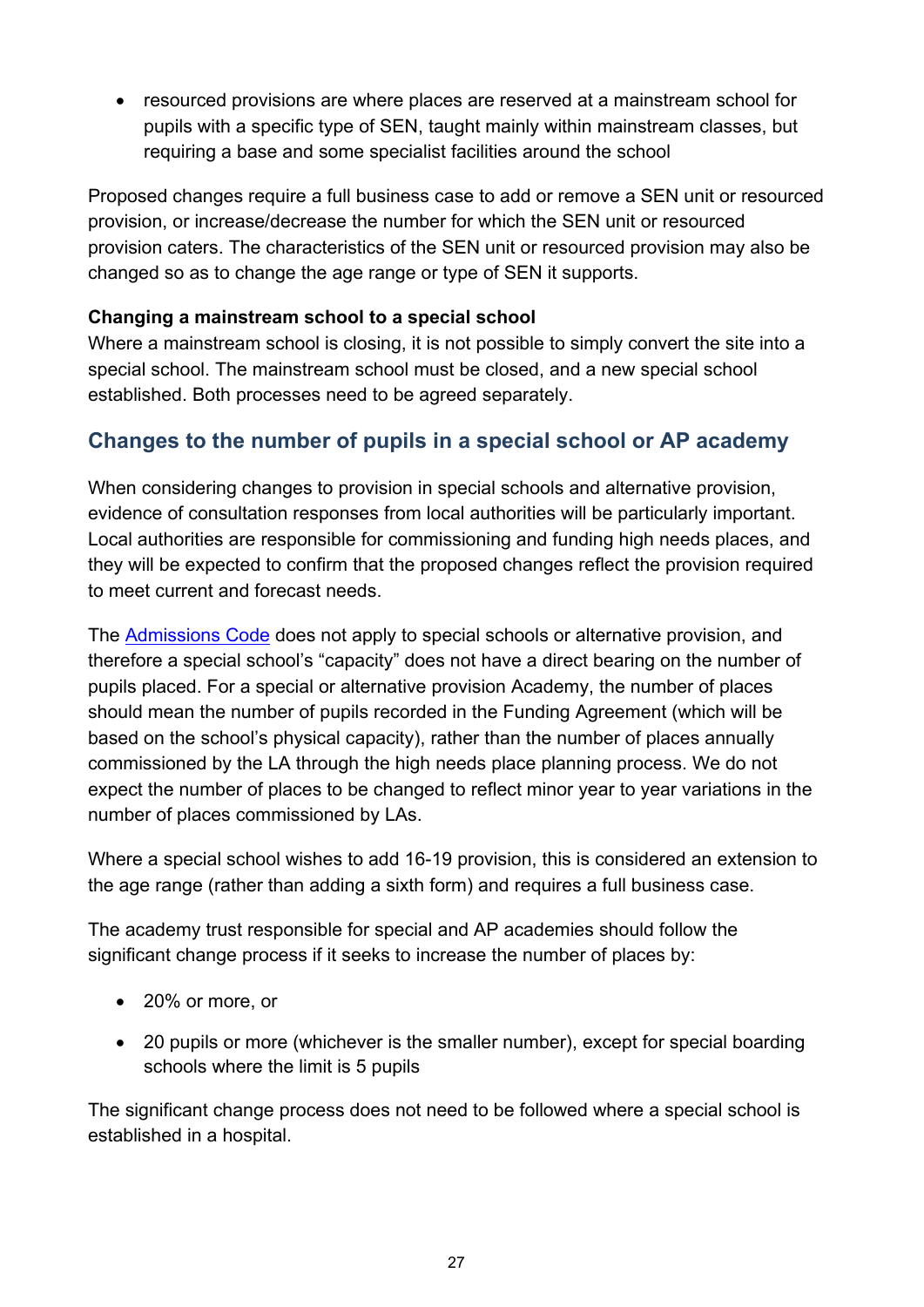#### **Admissions - Special Academies**

If the proposed significant change request will affect the statement of provision, the trust, as part of their 4 week significant change consultation, must make clear the changes that will be made to the statement of provision should the significant change be agreed.

#### **Admissions - Alternative Provision Academies**

If the proposed significant change will affect their referral policy, they should follow the requirements of their funding agreement for making changes to their referral policy, taking account of when the significant change will come into effect.

## <span id="page-27-0"></span>**Other significant changes**

**Changes to deliver a different type of provision:**- academy trusts wishing to make changes to the type of provision offered, e.g. from mainstream to special or alternative provision (or vice versa), or providing pre-school childcare, should contact the department at the earliest point via an [enquiry form.](https://form.education.gov.uk/service/Contact_the_Department_for_Education) Consideration will also need to be given to whether the land permits the change or not.

**Removal of or changes to early years provision:** is subject to the significant change process.

**Transfer to another site:** can mean an enlargement of the premises but might also affect another catchment area. If a change to the catchment is necessary, and the academy trust needs to vary determined admission arrangements, it must request a variation to its admission arrangements. The RSC or the Secretary of State will determine whether the change to the catchment area is necessary and should be approved. Where the main entrance of the proposed new site for a school would be more than 2 miles<sup>[21](#page-27-1)</sup> from the main entrance of the current school site, a full business case is required.

**Change of gender composition:** made via a full business case, allows a move from single sex to co-educational (or vice versa). A change from single sex to co-educational provision in post-16 provision can be made through the normal procedures for changing admissions. Academy trusts should remember that a co-educational school cannot change its nursery or post-16 provision to single sex. Whenever changes to coeducational from single sex provision are made, or vice versa, the decision-maker (i.e. the RSC or Secretary of State) will consider whether the change complies with equalities legislation.

If a [variation to determined admission arrangements](#page-29-0) is required, the request should be made at the same time as the school makes an application for a significant change.

<span id="page-27-1"></span><sup>&</sup>lt;sup>21</sup> As the crow flies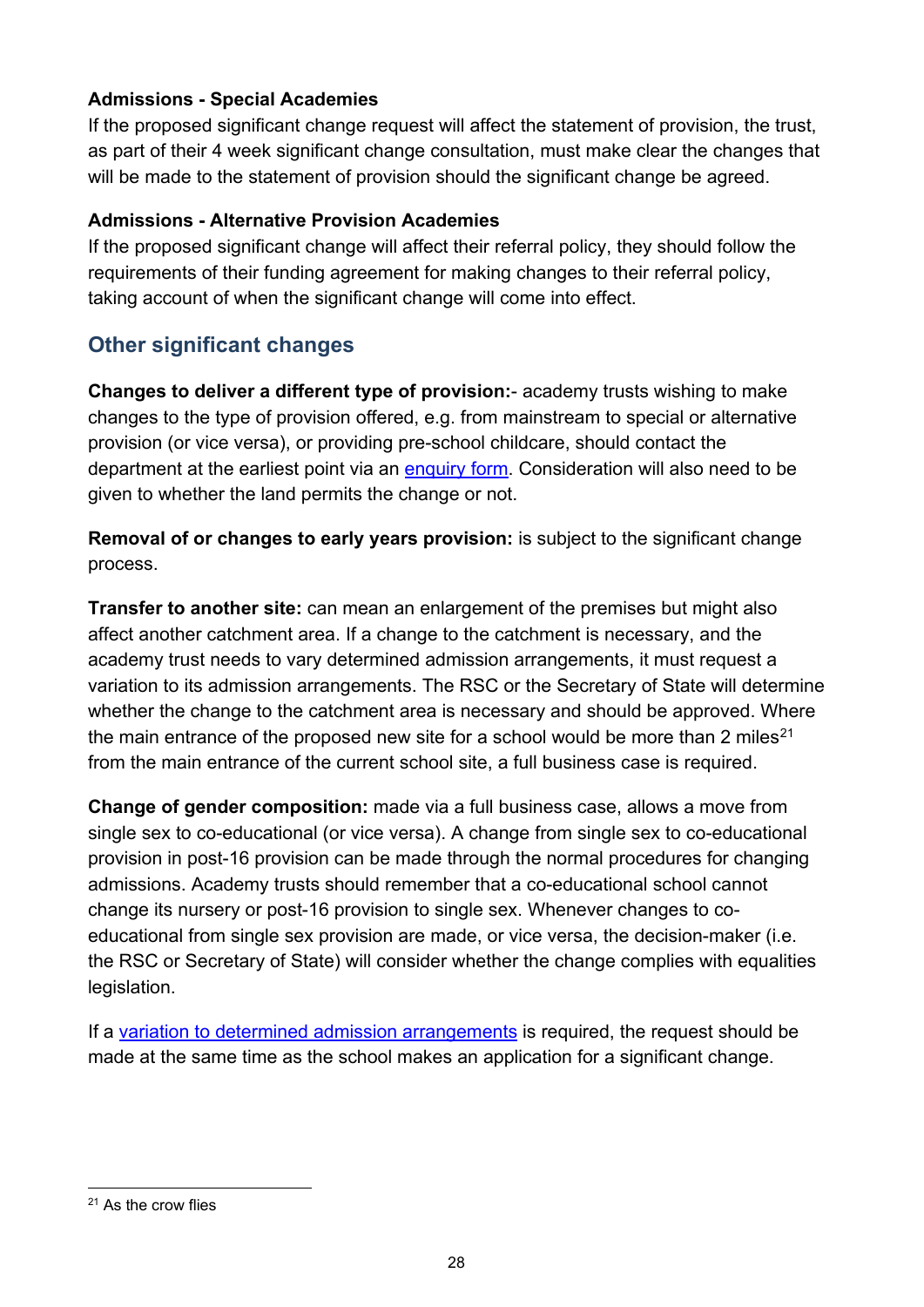**Proposed changes for adding or increasing boarding provision: -** can be made through a fast track application. In these cases compliance with [boarding schools](https://www.gov.uk/government/publications/boarding-schools-national-minimum-standards)  [national minimum standards,](https://www.gov.uk/government/publications/boarding-schools-national-minimum-standards) health and safety, fire, planning regulations will be required.

When adding new boarding or residential provision, following all necessary internal checks, the department will forward the application to Ofsted with a request that they arrange a visit to the school to inspect the [boarding](https://www.gov.uk/government/publications/boarding-schools-national-minimum-standards) facilities, to ensure the boarding [schools national minimum standards](https://www.gov.uk/government/publications/boarding-schools-national-minimum-standards) and [residential special schools national minimum](https://www.gov.uk/government/publications/residential-special-schools-national-minimum-standards)  [standards](https://www.gov.uk/government/publications/residential-special-schools-national-minimum-standards) are met. The department will commission the inspection to check that the school is likely to meet the standards. Ofsted will normally contact the school 2 days prior to the inspection.

An inspection is not required where an academy trust is proposing to increase existing boarding provision.

Where an academy makes accommodation arrangements for boarders, for example with host families, the academy must still register as a boarding school. A fast track application will need to be made, as well as a material change inspection.

**Decrease in, or removal of boarding provision: -** requires a full business case when the proposal is to decrease by 50 pupils or 50% (whichever is the greater), or the entirety of boarding provision.

When boarding provision is to be added or removed as part of a significant change proposal change to [admission arrangements](#page-29-0) is likely to be needed. If a variation to determined admission arrangements is required the request should be made at the same time as the school makes an application for a significant change.

#### <span id="page-28-0"></span>**Funding**

Academy trusts will need to consider how to fund any associated costs in terms of capital funding. The proposal should include indicative costings and an explanation of how these will be met. The department only provides funding for specific expansion projects through the Condition Improvement Fund (CIF).

Where capital funding for expansion has been sought from the CIF, academy trusts must state this in their business case. The decision on capital funding rests with the Secretary of State, taking into account the RSC's view on the proposed significant change. Academies will need to make a separate CIF application to demonstrate their ability to plan and deliver the proposed capital project.

Where an academy agrees to expand in response to a proposal by a LA to meet a local need for places, the LA should meet the capital costs. The department contributes capital funding to LAs facing a shortfall of places to help support them to meet their statutory duty to secure sufficient school places in their area. The department provides basic need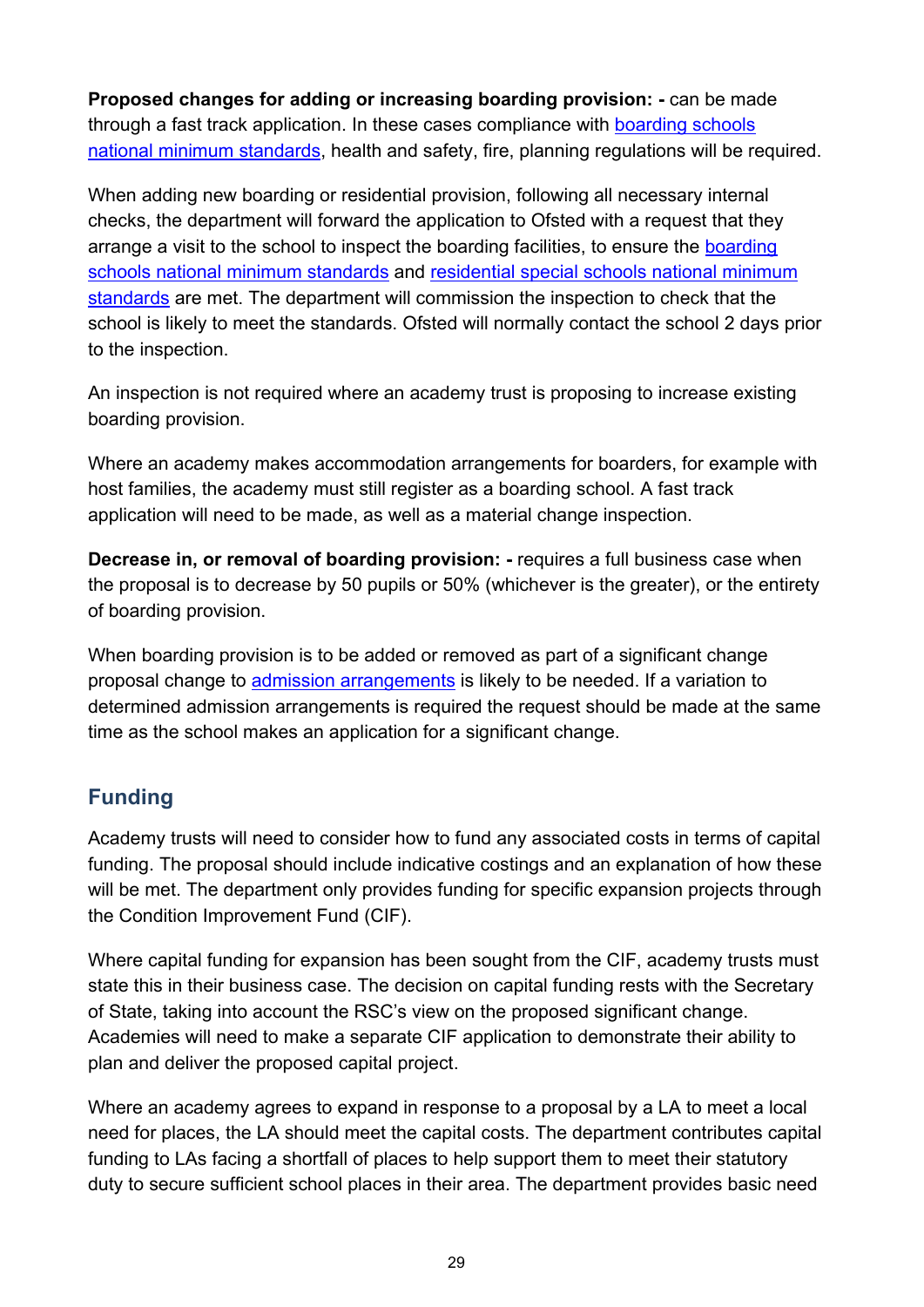and high needs capital funding to LAs to help meet their statutory duty to secure sufficient school places in their area. Academies should confirm that agreement has been reached with their LA.

LAs can fund expansions at mainstream academies either by allocating funding directly from a growth fund, whose size and criteria have been agreed by the schools forum, or by varying the pupil numbers on which the school is funded from the previous census to the estimated number for the following academic year, in its funding formulae submission to ESFA. In both cases, they must treat academies on the same basis as maintained schools. Where the authority varies pupil numbers, the ESFA will use those figures to fund the academy's General Annual Grant (GAG), unless it is already funded on estimates in its FA. The local authority should still reflect any changes to pupil numbers caused by infrastructure changes so that it can be recouped appropriately.

LAs can fund expansions at special and AP academies from their high needs funding allocations. They should notify the ESFA of the number of places to be funded in the following academic year through a process operated in the preceding autumn term. The full [High Needs place change process](https://www.gov.uk/government/publications/high-needs-funding-arrangements-2022-to-2023/high-needs-place-change-process-academic-year-2022-to-2023--2) is outlined on gov.uk $^{22}$  $^{22}$  $^{22}$ .

## <span id="page-29-0"></span>**Admission variations**

Where a significant change necessitates a change to admission arrangements, changes can be made by following the process set out in paragraphs 1.45-1.52 of the [Admissions](https://www.gov.uk/government/publications/school-admissions-code--2)  [Code.](https://www.gov.uk/government/publications/school-admissions-code--2) Following this process, the normal lead in time between beginning consultation and places being offered under the revised arrangements, is 17 months. However, this may not always be possible; for example, if the timing for a significant change does not align with the normal admissions consultation timetable set out above.

Where it is not possible to follow the normal admissions timetable, and the academy considers there is a major change of circumstances making it necessary to change its determined admission arrangements to implement the proposed significant change, the academy must seek a 'variation' of their admission arrangements. This request should be made at the same time as the academy submits its full business case for the significant change.

The academy trust must first consult for 4 weeks on the variation with the bodies/persons set out in paragraph 1.47 of the [Admissions Code.](https://www.gov.uk/government/publications/school-admissions-code--2) That consultation does not have to be undertaken within the cycle set out within the [Admissions Code](https://www.gov.uk/government/publications/school-admissions-code--2) and can run concurrently with the consultation on the significant change.

The RSC or Minister will only agree a variation to admission arrangements where there has been a major change in circumstances that justifies the variation that has been applied for. Variations can only be proposed by an academy trust where it considers such

<span id="page-29-1"></span><sup>22</sup> [High needs funding arrangements: 2022 to 2023 - GOV.UK \(www.gov.uk\)](https://www.gov.uk/government/publications/high-needs-funding-arrangements-2022-to-2023)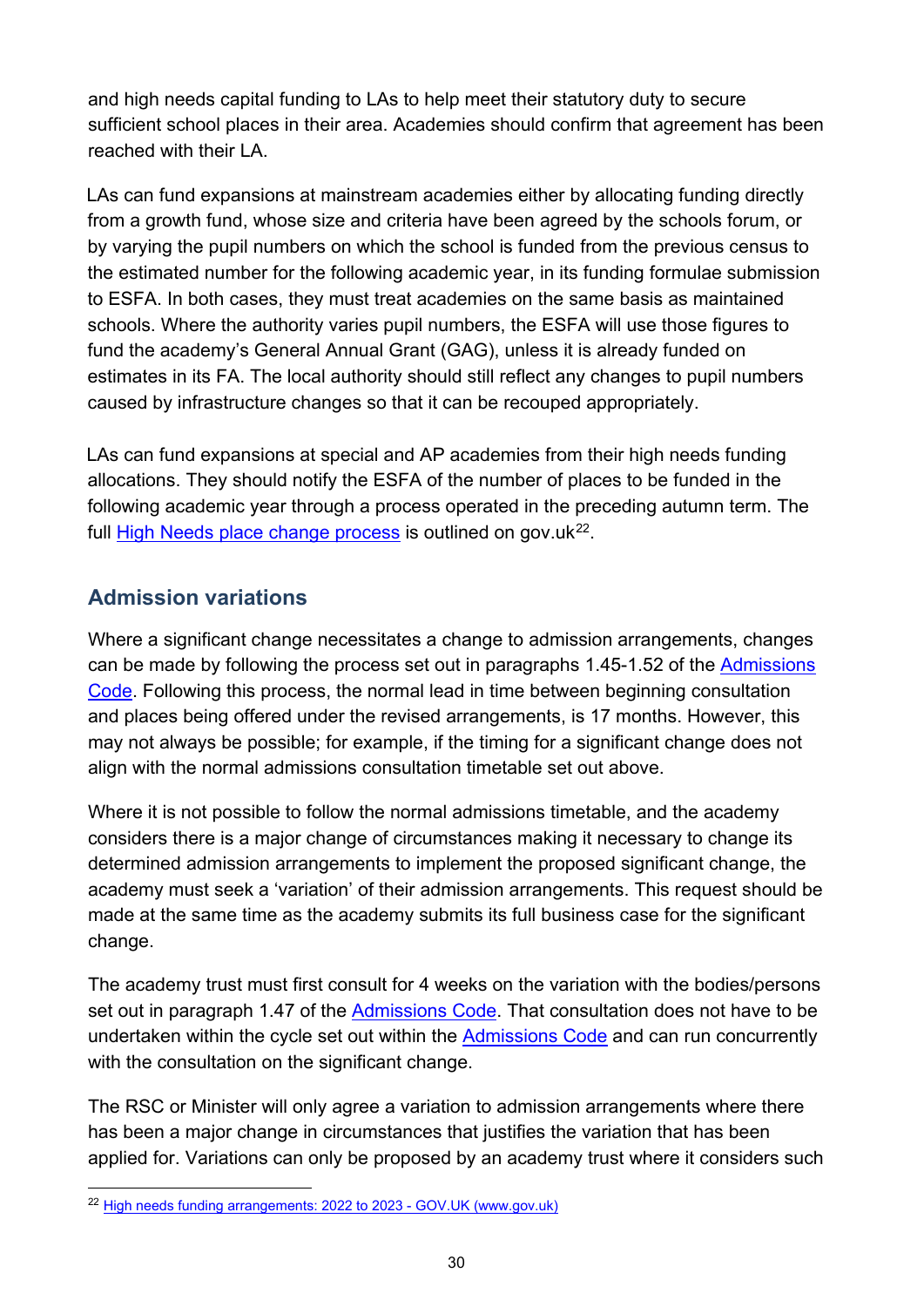changes to be necessary in view of a major change in circumstances (see paragraph 3.6 of the [Admissions Code\)](https://www.gov.uk/government/publications/school-admissions-code--2). All variation requests should be the minimum necessary to implement the significant change if the change is approved.

Where a variation of the admission arrangements is necessary to implement the significant change, but the academy trust has not consulted on it, or has not requested a variation, the RSC or the Secretary of State will not be able to approve the significant change application.

Any request for a variation to admission arrangements must be made sufficiently in advance of the closing date for admission applications.

Schools can increase their PAN without consultation (providing doing so does not disrupt the co-ordination of admissions by their LA, they publish it on their website and inform their LA). Schools do not need to seek approval from the Secretary of State or RSC to increase PAN or to change their admission arrangements in the cycle set out at 1.45 - 1.52 of the [Admissions Code,](https://www.gov.uk/government/publications/school-admissions-code--2) unless they have a FA signed before 2011 which requires the Secretary of State to approve any admission changes. Very few mainstream academies have such requirements.

Admission variations will not be necessary simply because of a change in governance or religious designation or the acquisition of VA characteristics by a mainstream academy and will be rare where SEN provision is changed. Such changes should be made in the normal admissions cycle.

All other changes, including enlargements, satellite proposals, amalgamations, deamalgamation, change in age range, sixth form provision, gender, boarding provision and site transfers over 2 miles, may require a variation to admission arrangements. A 4 week consultation will be required before the request for a significant change is submitted.

#### **Admissions - 16-19 Academies**

16-19 Academies are not required to comply with the [Admissions Code.](https://www.gov.uk/government/publications/school-admissions-code--2) The trust can change their own admission arrangements but should set out in their consultation what changes they will make if the significant change is agreed. If the proposed significant change will affect their admission arrangements, as part of their 4 week significant change consultation, the trust should consult on any changes to the admission arrangements with key stakeholders including; the local authority, local secondary schools, other local post-16 providers and students. Evidence of the consultation must be submitted with the business case.

## <span id="page-30-0"></span>**The variation process**

When requesting a variation to admissions arrangements:

• the consultation must cover the relevant changes to the admission arrangements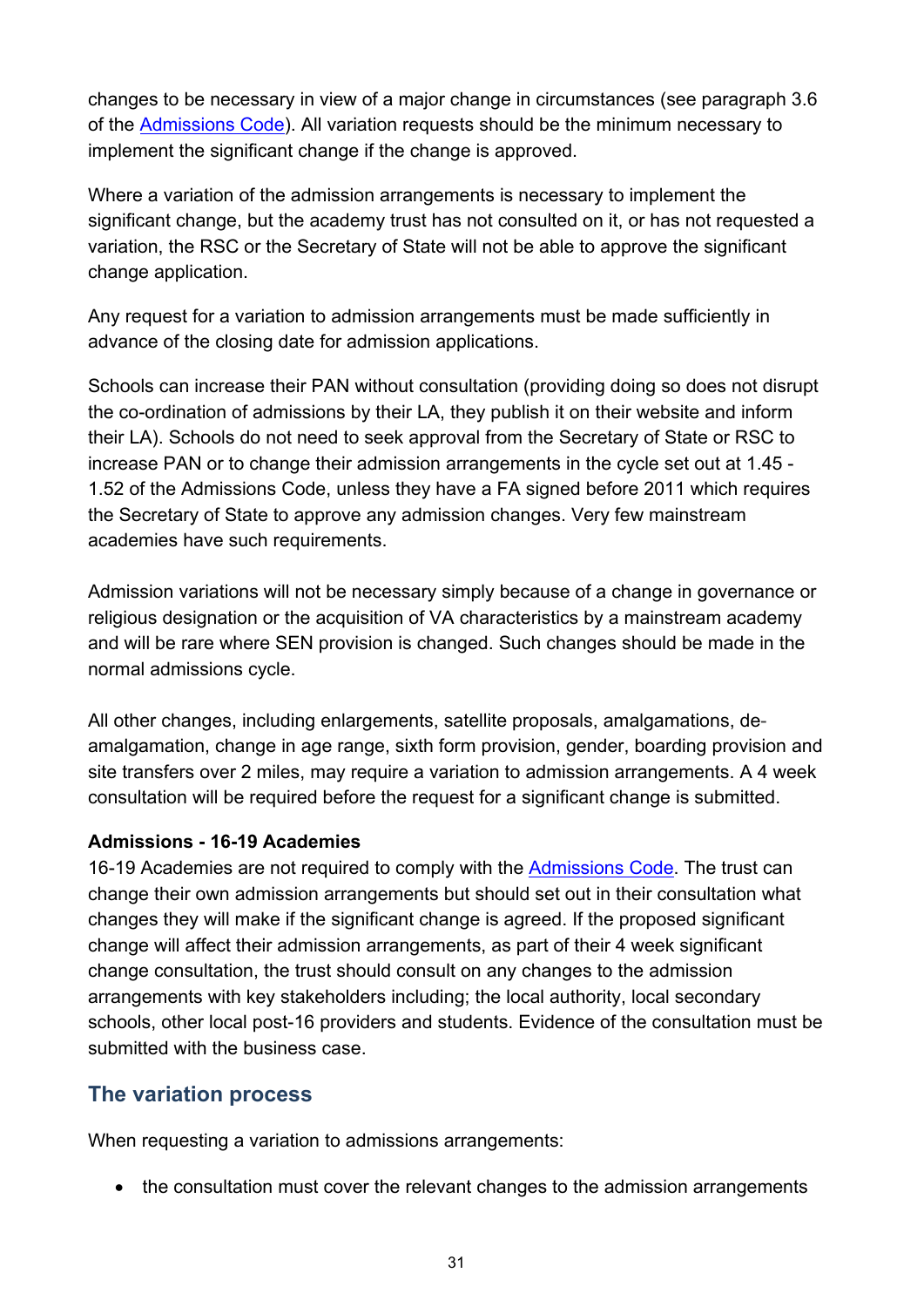- the consultation on the variation of the admission arrangements must last 4 weeks except in the very rare circumstance where there is no option for the academy trust but to request the variation (e.g. where the school will be forced to close if its PAN does not reduce). In such situations we will need to see that, as a minimum, all the bodies/persons set out in 1.47 of the [Admissions Code](https://www.gov.uk/government/publications/school-admissions-code--2) have been informed of the change. If in doubt, the safer option for the academy trust is always to consult because, if the Secretary of State/RSC does not agree that the school had no option but to request the variation, the academy trust will be required to consult on admission changes for 4 weeks before the significant change/variation is considered
- evidence of the consultation must be submitted with the business case
- where a significant change will result in a reduction of a PAN or removes a relevant age group, it is essential a decision is made before parents apply for a place. Submissions must therefore be sufficiently in advance of the closing date for applications to allow the RSC, on behalf of the Secretary of State, to take a decision. The following deadlines apply:
	- o changes reducing a primary PAN or removing a primary relevant age group for admission – submission to the department by 1 November<sup>[23](#page-31-0)</sup> in the year before the change will be implemented
	- o changes reducing a secondary PAN or removing a secondary relevant age group for admission – submission to the department by 31 August<sup>[24](#page-31-1)</sup> in the year before the change will be implemented.

<span id="page-31-0"></span> $23$  The closing date for parents to submit an application for the following September is 15 January

<span id="page-31-1"></span> $24$  The closing date for parents to submit an application for the following September is 31 October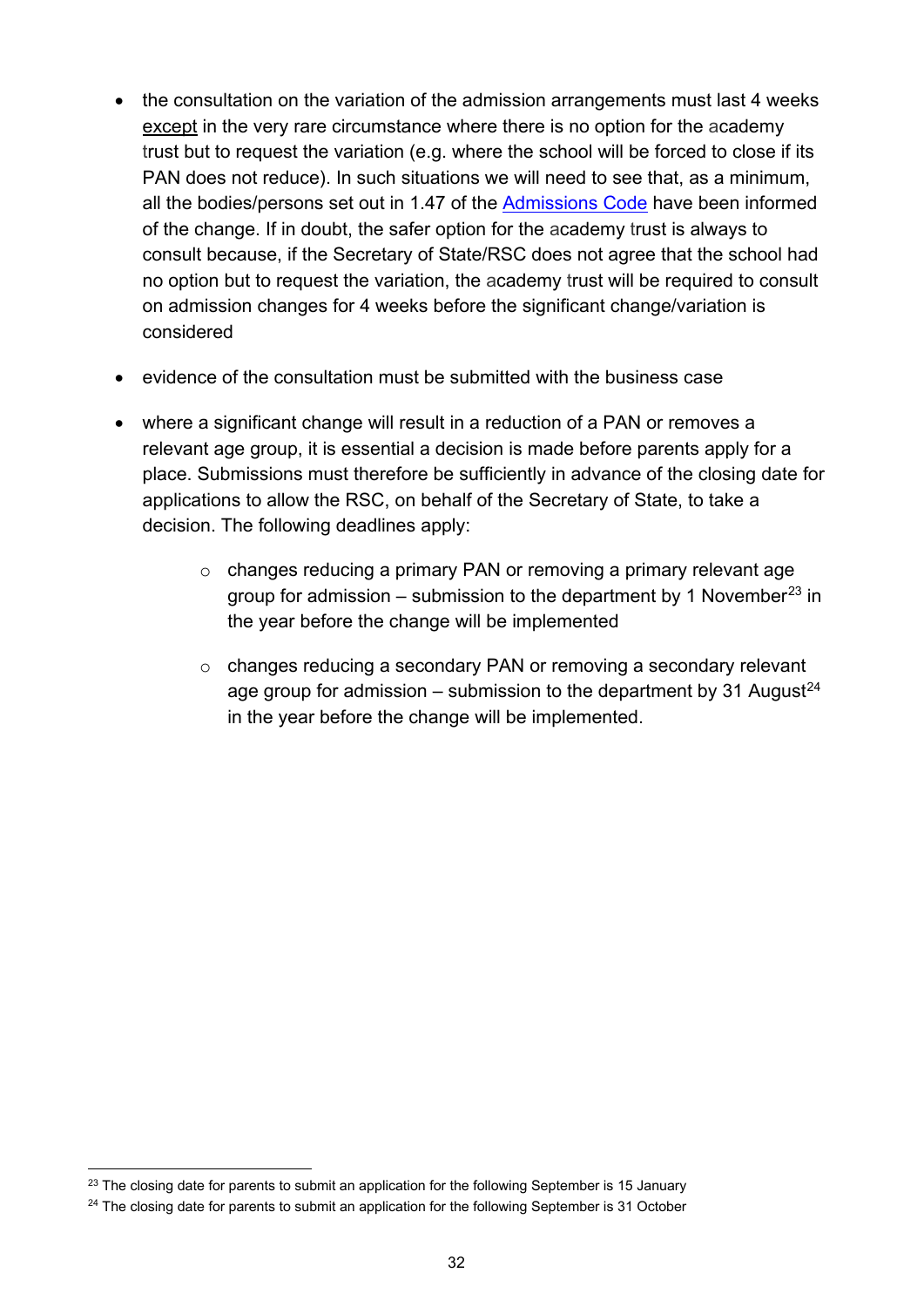# <span id="page-32-0"></span>**Further Information**

Queries can be submitted via the [online enquiry form](https://form.education.gov.uk/service/Contact_the_Department_for_Education) 

- [Education Act 1996](http://www.legislation.gov.uk/ukpga/1996/56/contents)
- Childcare Act 2006
- [Children and Families Act 2014 \(legislation.gov.uk\)](https://www.legislation.gov.uk/ukpga/2014/6/contents/enacted)
- [Academies Act 2010](http://www.legislation.gov.uk/ukpga/2010/32/contents)
- Equality [Act 2010](http://www.legislation.gov.uk/ukpga/2010/15/contents)
- [Equality and Human Rights Commission](http://www.equalityhumanrights.com/en)
- [Equality Act 2010: advice for schools](https://www.gov.uk/government/publications/equality-act-2010-advice-for-schools)
- [School Standards and Framework Act 1998](http://www.legislation.gov.uk/ukpga/1998/31/contents)
- [SEND code of practice: 0 to 25 years GOV.UK \(www.gov.uk\)](https://www.gov.uk/government/publications/send-code-of-practice-0-to-25)
- [Pipeline Free Schools](http://www.gov.uk/government/publications/free-schools-successful-applications)
- Funding [Guidance for Young People 2020 to 2021](https://assets.publishing.service.gov.uk/government/uploads/system/uploads/attachment_data/file/936971/ILR-funding-returns-guidance-2020-to-2021-v-1.1.pdf#:%7E:text=1.%20The%20funding%20guidance%20for%20young%20people%202020,the%20Education%20and%20Skills%20Funding%20Agency%20%28ESFA%29.%202.)
- [Academy Trust Handbook](https://www.gov.uk/guidance/academy-trust-handbook)
- [Convert to an Academy: guide for schools](https://www.gov.uk/guidance/convert-to-an-academy-information-for-schools)
- [Multi-academy trusts: establishing and developing your trust](https://www.gov.uk/government/publications/multi-academy-trusts-establishing-and-developing-your-trust)
- [Small Business Enterprise and Employment Act 2015](http://www.legislation.gov.uk/ukpga/2015/26/contents/enacted)
- [The School and Early Years Finance \(England\) Regulations 2014](http://www.legislation.gov.uk/uksi/2014/3352/contents/made)
- [The Education \(Independent School Standards\) Regulations 2014](http://www.legislation.gov.uk/uksi/2014/3283/contents/made)
- [Regional Schools Commissioners](https://educationgovuk.sharepoint.com/sites/SchoolOrganisationUnit/Shared%20Documents/Guidance%20and%20legislative%20framework/Guidance%20Review%202021/Significant%20Change%20&%20Academy%20Closure%20-guidance%20review/%22https:/www.gov.uk/government/organisations/regional-schools-commissioners)
- [Charity Commission](https://www.gov.uk/government/organisations/charity-commission)
- ['Going Concern Basis of Accounting and Reporting on Solvency and Liquidity](https://www.frc.org.uk/news/april-2016/guidance-on-the-going-concern-basis-of-accounting)  [Risks'](https://www.frc.org.uk/news/april-2016/guidance-on-the-going-concern-basis-of-accounting)
- **[Schools Causing Concern guidance](https://www.gov.uk/government/publications/schools-causing-concern--2)**
- Establishing a new school: free school presumption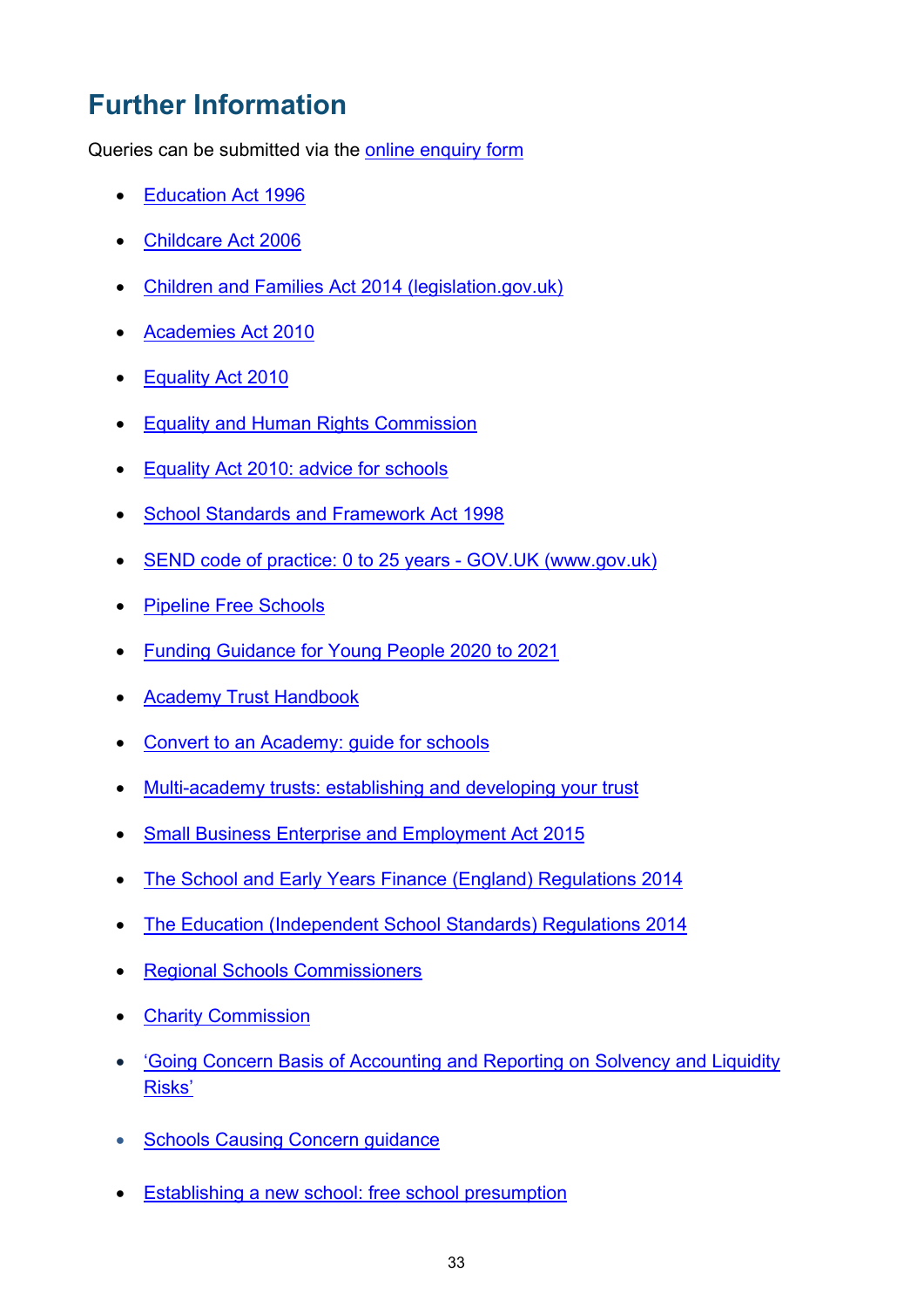- [Opening a free school](https://www.gov.uk/government/collections/opening-a-free-school)
- [Sponsor an academy](https://www.gov.uk/guidance/sponsor-an-academy)
- [Academies: funding, payments and compliance](https://www.gov.uk/government/collections/academies-funding-payments-and-compliance)
- [Condition Improvement Fund guidance](https://www.gov.uk/condition-improvement-fund)
- [Submit a school land transaction proposal](https://www.gov.uk/guidance/submit-a-school-land-transaction-proposal)
- Selective Schools Expansion Fund GOV.UK
- [The School Admissions Code](https://www.gov.uk/government/publications/school-admissions-code--2)
- [Governance Handbook](https://www.gov.uk/government/publications/governance-handbook)
- [Change your charity's governing document](https://www.gov.uk/change-your-charitys-governing-document)
- [Boarding schools national minimum standards](https://www.gov.uk/government/publications/boarding-schools-national-minimum-standards)
- [Residential special schools national minimum standards](https://www.gov.uk/government/publications/residential-special-schools-national-minimum-standards)
- [Ofsted material change inspection](https://www.gov.uk/government/publications/national-minimum-standards-check-sheet-for-a-material-change-inspection-of-an-independent-school)
- [Get Information about Schools](https://www.get-information-schools.service.gov.uk/) (GIAS)
- [How to make changes to a maintained school](https://www.gov.uk/government/publications/school-organisation-maintained-schools)
- [Opening and Closing LA maintained schools guidance](https://www.gov.uk/government/publications/school-organisation-maintained-schools)
- [Consultation principles guidance](https://www.gov.uk/government/publications/consultation-principles-guidance)
- [Independent School Standards](https://assets.publishing.service.gov.uk/government/uploads/system/uploads/attachment_data/file/389467/Revised_independent_school_standards.pdf)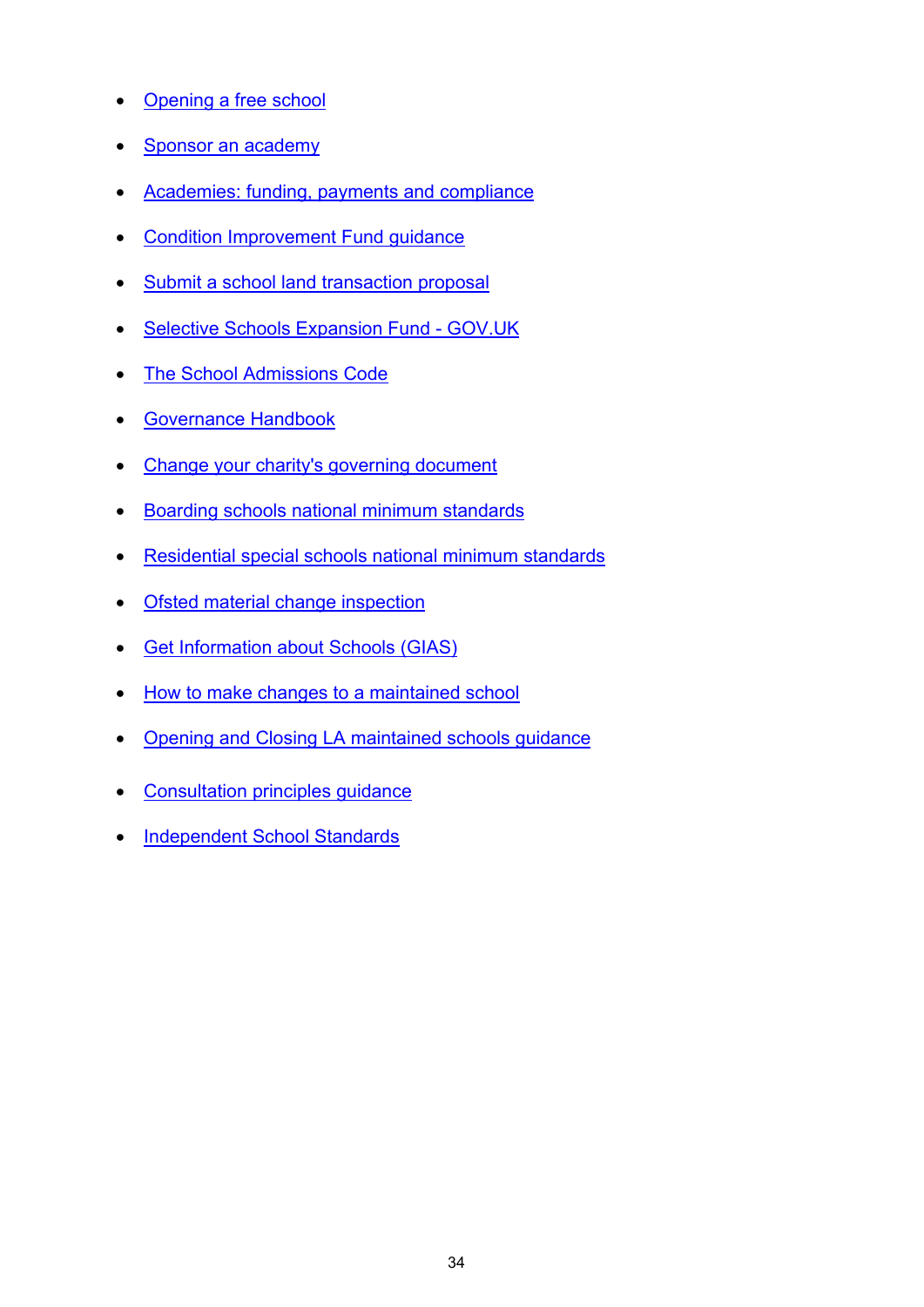# <span id="page-34-1"></span><span id="page-34-0"></span>**Annex A**

## **Examples of changes that do not require a significant change application**

Changes where a significant change does not apply (for example adding a bulge class) still require the trust to ensure their FA is accurate so you should contact the ESFA via the EFA's online enquiry form:

https://form.education.gov.uk/service/Education\_and\_Skills\_Funding\_Agency\_\_ESFA enquiry form

#### **Not a significant change: Reduction of physical capacity**

Where physical alterations are made to buildings which will reduce net capacity<sup>25</sup>, we would expect this to have been discussed between the relevant RSC, LA, academy trust and DfE Pupil Place Planning adviser as appropriate. We may require further information before a new Net Capacity Assessment is undertaken and a Deed of Variation completed and reflected in the capacity figure in the FA.

#### **Not a significant change: Closing an additional site**

Where the closure of an additional site includes the disposal of assets then the relevant guidance should be followed. Academies should be aware that under the terms of their FA they may not acquire or dispose of land, or dispose of any other class of capital assets except as expressly permitted in the Academies Financial Handbook, and subject to Part 3 of Schedule 1 to the Academies Act 2010. For land assets, academies should follow the guidance on involving the Secretary of State in land issues at: [https://assets.publishing.service.gov.uk/government/uploads/system/uploads/attachme](https://assets.publishing.service.gov.uk/government/uploads/system/uploads/attachment_data/file/958625/Involving_the_secretary_of_state_in_school_land_transactions_guidance.pdf) nt data/file/958625/Involving the secretary of state in school land transactions qui [dance.pdf](https://assets.publishing.service.gov.uk/government/uploads/system/uploads/attachment_data/file/958625/Involving_the_secretary_of_state_in_school_land_transactions_guidance.pdf)

#### **Not a significant change: Sharing a site**

It is not necessary to make a significant change application to share a site (including a satellite site) with a separate school. This applies to academies and LA maintained schools, including special schools and alternative provision. This also applies to LA maintained schools wishing to share a site with an academy, or vice versa. However, trusts and LAs should be aware that there may be issues with land ownership or use and should therefore consult [land transactions guidance](https://assets.publishing.service.gov.uk/government/uploads/system/uploads/attachment_data/file/958625/Involving_the_secretary_of_state_in_school_land_transactions_guidance.pdf) to determine whether the proposed change requires an application for the Secretary of State's consent via a land transaction application.

<span id="page-34-2"></span><sup>25</sup> [Area guidelines and net capacity - GOV.UK \(www.gov.uk\)](https://www.gov.uk/government/publications/area-guidelines-and-net-capacity)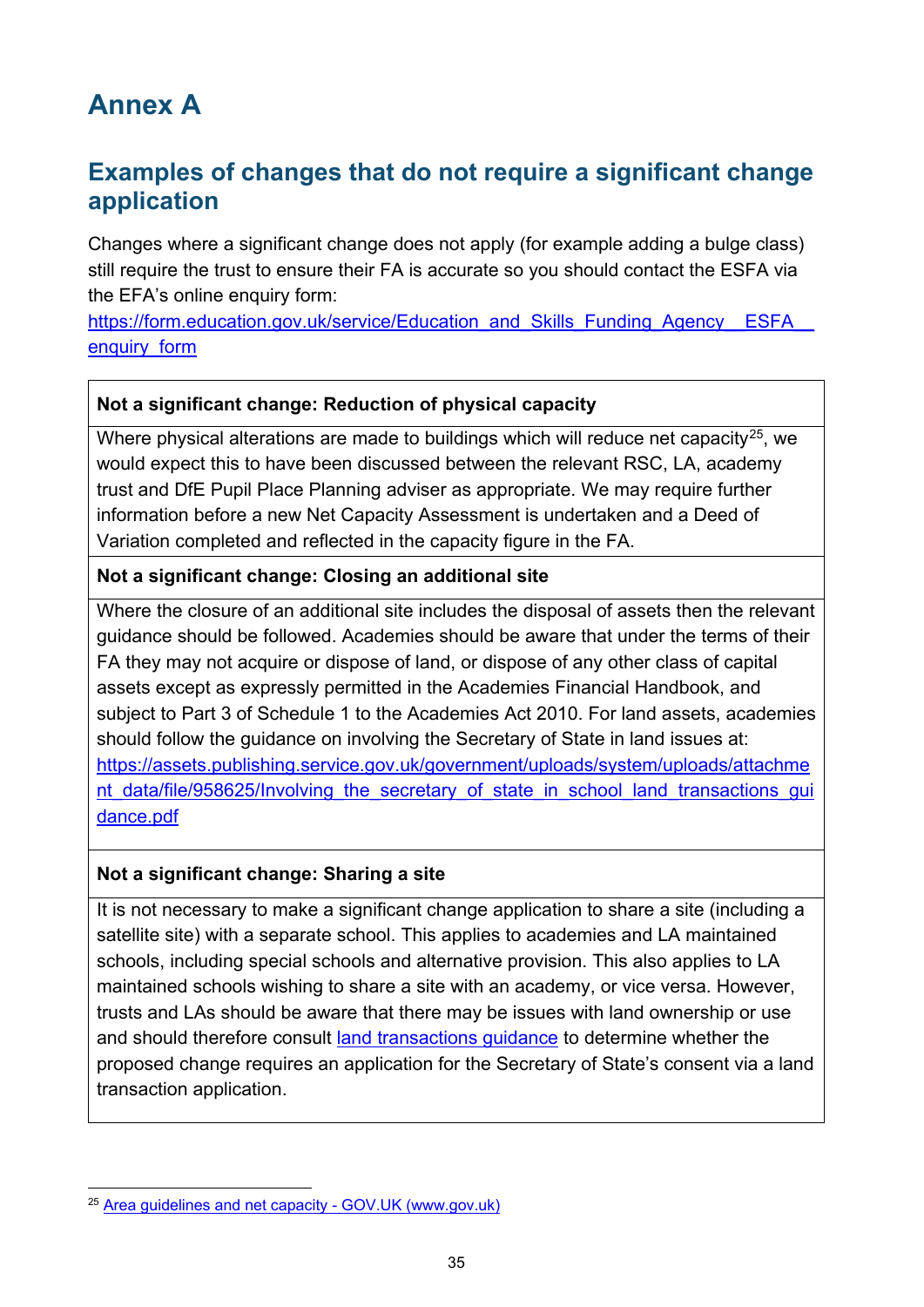#### **Not a significant change: Governance changes to an academy trust**

Applications to make governance changes, such as a single academy trust joining or becoming a multi academy trust or a trust adding a new free school, are not required to follow the significant change process, and this guidance does not apply.

Please speak to your RSC's office if you are planning any of the following structural changes to a multi-academy trust as they need to be approved by the relevant RSC:

- a multi-academy trust planning to take responsibility for an academy or academies that are transferring from another academy trust
- two existing multi-academy trusts planning to come together to form one multiacademy trust
- a multi-academy trust planning to make major changes to its governance, for example, removing or adding a principal sponsor
- a trust becoming a sponsor
- an academy transfer when an academy moves from its current trust to another trust

There are different routes to becoming a multi-academy trust. The case will be assessed, and the RSC makes the final decision. The change will need to be reflected in FAs and articles of association, as necessary.

All applications must be submitted to academy.questions@education.gov.uk

Any structural changes to a multi-academy trust need to be approved by the relevant RSC.

#### **Not a significant change: Changes to the published admission number (PAN)**

Mainstream schools must set a PAN for each relevant age group for admission in their determined admission arrangements. A PAN can be increased without consultation providing the local authority is informed and the increased PAN is published on the school's website. If an admission authority for a mainstream academy school wishes to reduce or remove a PAN or adopt a PAN for a new 'relevant age group'<sup>[26](#page-35-0)</sup> it can do so by following the requirements set out in the **Admissions Code**.

When proposing to increase or decrease a PAN, admission authorities should discuss their plans with the LA, and where the school is designated as having a religious character, it must discuss the changes with the trustees of the school and the appropriate religious authority (in the case of church schools the diocese or relevant diocesan board), An admission authority must carry out a full consultation in accordance with the **[Admissions Code](https://www.gov.uk/government/publications/school-admissions-code--2)** when reducing a PAN.

<span id="page-35-0"></span><sup>&</sup>lt;sup>26</sup> 'Relevant age group' is defined in [section 142 of the School Standards and Framework Act 1998](http://www.legislation.gov.uk/ukpga/1998/31/section/142) as 'an age group in which pupils are normally admitted to the school'.